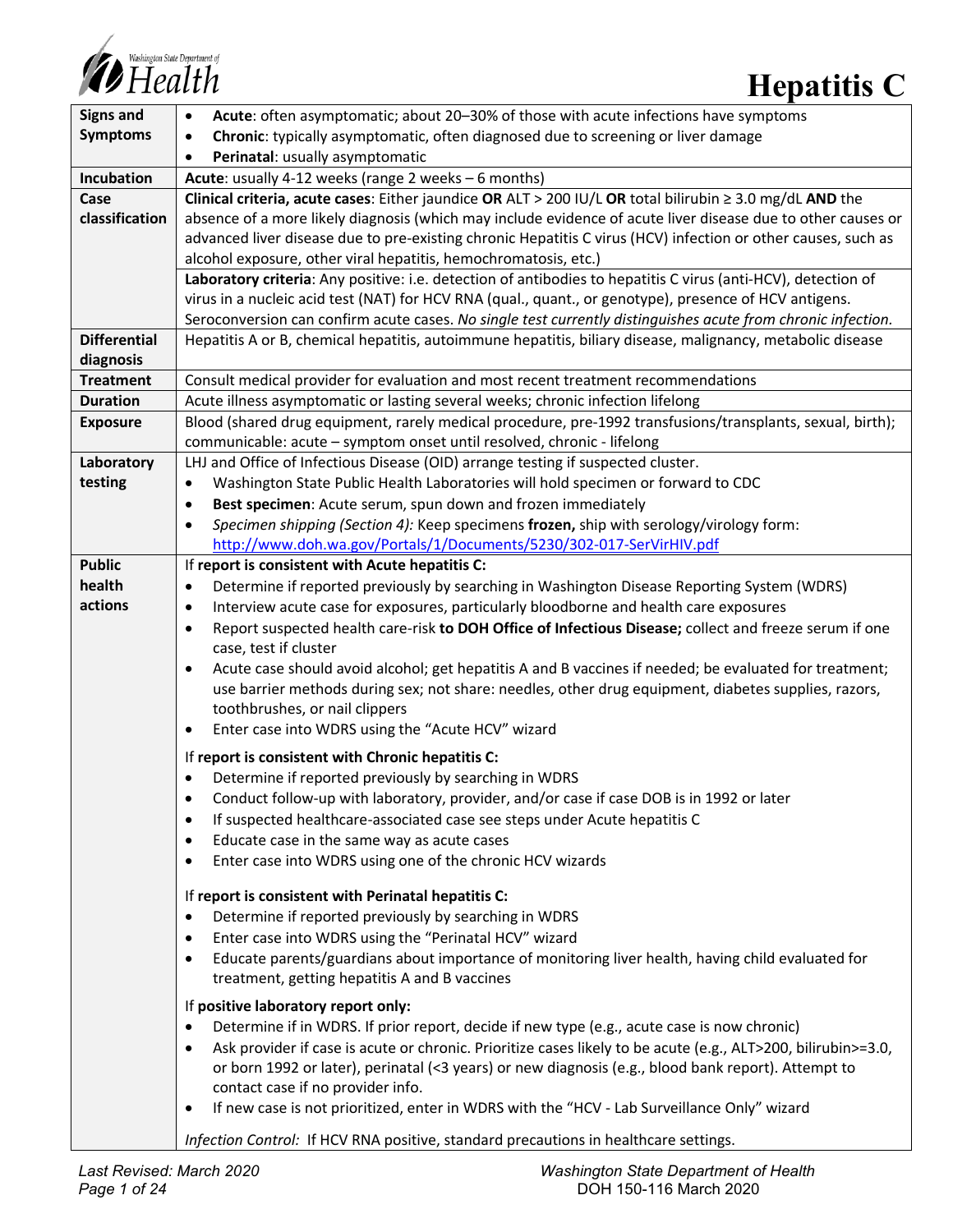# **Hepatitis C**

#### **1. DISEASE REPORTING**

#### **A. Purpose of Reporting and Surveillance**

- 1. To identify sources of infection and to prevent further transmission from such sources.
- 2. To identify new groups at risk and reduce further cases.
- 3. To inform cases about treatment options.
- 4. To educate cases and contacts about transmission of hepatitis C virus and how to reduce the risk of transmission.
- 5. To better understand the epidemiology of hepatitis C virus infection and the burden of morbidity from chronic infection.

#### **B. Legal Reporting Requirements**

#### **1. Acute Hepatitis C (initial diagnosis only)**

- a. Health care providers: notifiable to local health jurisdiction within 3 business days
- b. Health care facilities: notifiable to local health jurisdiction within 3 business days
- c. Laboratories: hepatitis C virus (detection of viral antigen, antibody or nucleic acid) notifiable monthly. Specimen submission is on request only in outbreak settings
- d. Local health jurisdictions: Acute cases notifiable to the Washington State Department of Health (DOH) Office of Infectious Disease (OID) within 7 days of case investigation completion or summary information required within 21 days of initial notification to local health authorities.

#### **2. Chronic Hepatitis C (initial diagnosis only)**

- a. Health care providers: notifiable to local health jurisdiction within one month
- b. Health care facilities: notifiable to local health jurisdiction within one month
- c. Laboratories: Hepatitis C virus (detection of viral antigen, antibody or nucleic acid) notifiable to local health jurisdiction of patient residence (or ordering health care provider, if patient residence is unknown) on a monthly basis.
- d. Local health jurisdictions: Chronic cases notifiable to DOH Office of Infectious Disease (ID) within 7 days of case investigation completion, or summary information required within 21 days of initial notification to local health authorities.

## **3. Perinatal Hepatitis C (initial diagnosis only)**

- a. Health care providers: notifiable to local health jurisdiction within one month
- b. Health care facilities: notifiable to local health jurisdiction within one month
- c. Laboratories: Hepatitis C virus (detection of viral antigen, antibody or nucleic acid) notifiable on a monthly basis

*Last Revised: March 2020 Washington State Department of*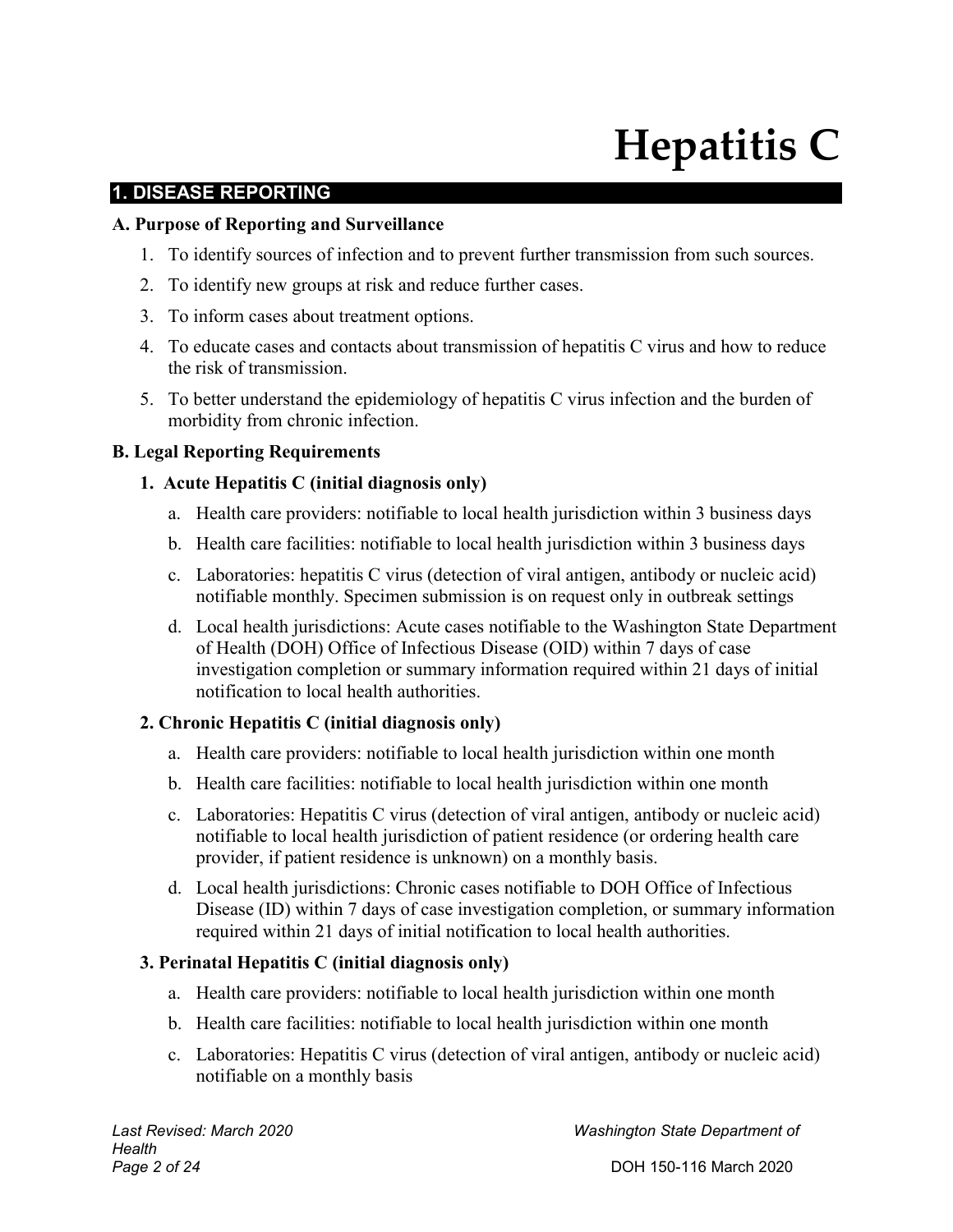d. Local health jurisdictions: Perinatal cases notifiable to OID within 7 days of case investigation completion or summary information required within 21 days of initial notification to local health authorities.

#### **C. Local Health Jurisdiction Investigation Responsibilities**

- Laboratory report only: determine if the subtype is acute, chronic or perinatal hepatitis C (Section 5). If subtype cannot be determined, enter as a chronic case using the "Hepatitis C - lab surveillance only" form [https://www.doh.wa.gov/Portals/1/Documents/Pubs/150-](https://www.doh.wa.gov/Portals/1/Documents/Pubs/150-114-ReportForm-HepC-Chronic-LabOnly.pdf) [114-ReportForm-HepC-Chronic-LabOnly.pdf](https://www.doh.wa.gov/Portals/1/Documents/Pubs/150-114-ReportForm-HepC-Chronic-LabOnly.pdf) and the "Chronic HCV - lab surveillance only" wizard in WDRS.
- 1. Case identified as Acute hepatitis C
	- a. Determine if the reported patient was previously reported as an acute hepatitis C case in the Washington Disease Reporting System (WDRS) and update as needed.
	- b. Begin follow-up investigation for a new acute hepatitis C case within 3 work days.
	- c. Complete the acute hepatitis C report form: [https://www.doh.wa.gov/Portals/1/Documents/Pubs/150-115-ReportForm-HepC-](https://www.doh.wa.gov/Portals/1/Documents/Pubs/150-115-ReportForm-HepC-Acute.pdf)[Acute.pdf](https://www.doh.wa.gov/Portals/1/Documents/Pubs/150-115-ReportForm-HepC-Acute.pdf) and enter the data into WDRS using the "Acute HCV" wizard.
	- d. Inform the case of treatment options and ways to minimize disease progression.
	- e. Educate the case about hepatitis C and how to reduce the risk of transmission.
- 2. Case identified as Chronic hepatitis C
	- a. Determine if the reported patient was previously reported in WDRS. If previously reported as an acute case and now a chronic case, update the Administrative question package in WDRS with the new subtype of chronic and complete data entry for the chronic event. If previously reported as a chronic hepatitis C case in WDRS, update as needed.
	- b. Begin follow-up investigation for a new chronic hepatitis case within 5 work days. The level of investigation for chronic hepatitis cases may vary (see Section 5).
		- c. Complete the "Hepatitis  $C -$ Chronic, short" form [\(https://www.doh.wa.gov/Portals/1/Documents/Pubs/150-050-ReportForm-HepC-](https://www.doh.wa.gov/Portals/1/Documents/Pubs/150-050-ReportForm-HepC-Chronic-Short.pdf)[Chronic-Short.pdf\)](https://www.doh.wa.gov/Portals/1/Documents/Pubs/150-050-ReportForm-HepC-Chronic-Short.pdf). Enter the data into WDRS using the "Chronic HCV – short form" wizard to capture any known risk factors, skipping any information not available. If additional information is available and the data are not captured in a wizard, enter it in the individual question packages. If the investigator is unable to complete the short form, attempt to obtain data listed in the "Chronic HCV – minimum required fields" wizard.
	- d. Inform the case of treatment options and ways to minimize disease progression.
	- e. Educate the case about hepatitis C and how to reduce the risk of transmission.
- 3. Case identified as Perinatal hepatitis C
	- a. Determine if the patient was reported previously in WDRS.
	- b. Begin follow-up investigation for a new perinatal case within 3 work days.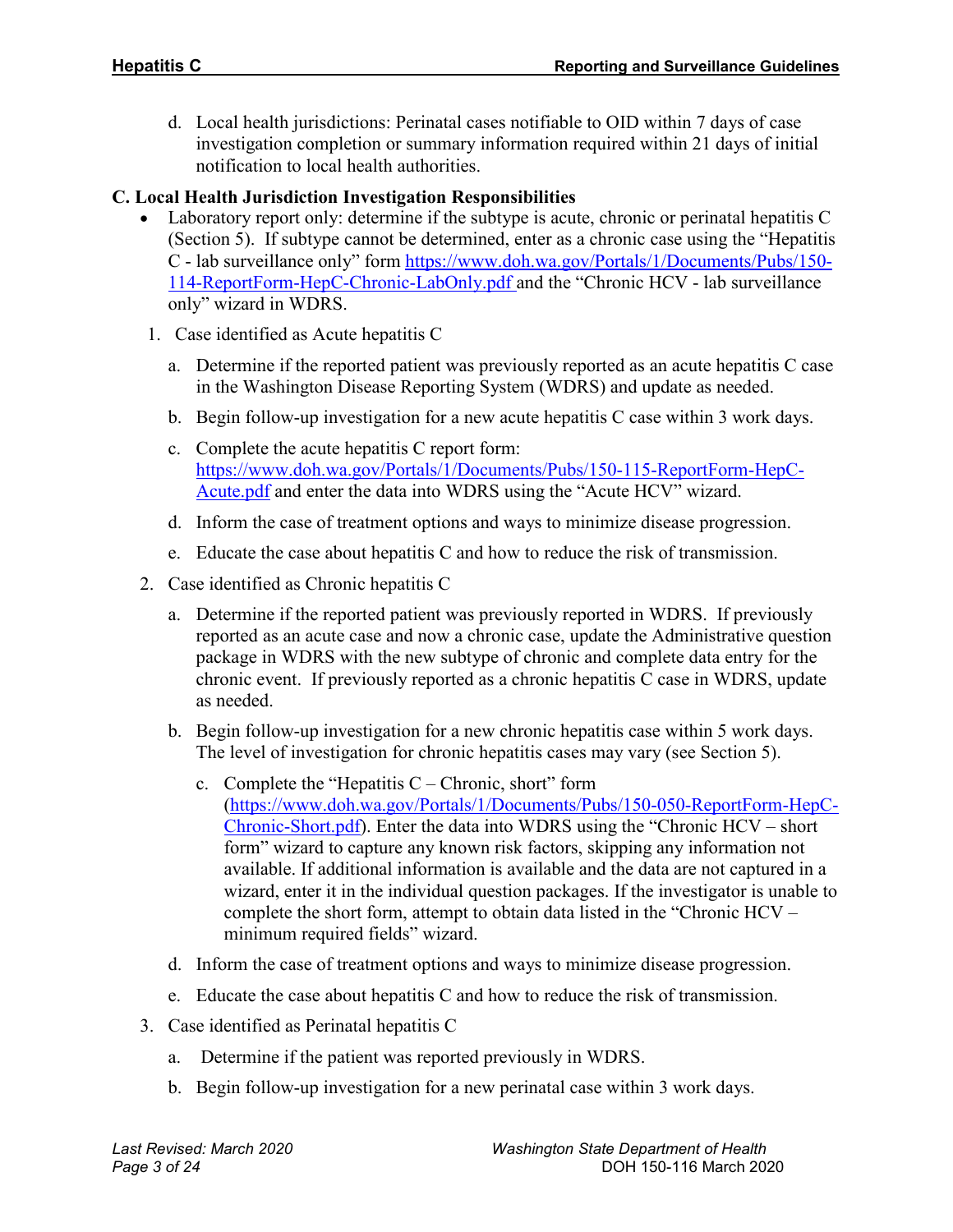- c. Complete the "Hepatitis  $C$  perinatal" form [https://www.doh.wa.gov/Portals/1/Documents/Pubs/150-113-ReportForm-HepC-](https://www.doh.wa.gov/Portals/1/Documents/Pubs/150-113-ReportForm-HepC-Perinatal.pdf)[Perinatal.pdf](https://www.doh.wa.gov/Portals/1/Documents/Pubs/150-113-ReportForm-HepC-Perinatal.pdf) and enter the data into WDRS using the "Perinatal HCV" wizard.
- d. Educate the parent(s)/guardian(s) about hepatitis C and how to reduce the risk of transmission.
- 4. Case is a suspected re-infection.
	- a. In rare circumstances, persons who have achieved sustained virologic response to HCV antivirals, or who have cleared the infection without treatment will become reinfected with HCV. Evidence of re-infection includes: 1) new positive RNA results following at least two negative RNA results from specimens collected least 12 weeks apart and 2) positive genotype results indicating infection with a genotype that differs from that of the initial infection (e.g., genotype 1 detected in a prior year, and genotype 3 detected in the current reporting year). Re-infected individuals should be reported as new HCV cases in WDRS, and classified under the 2020 case definitions. Re-infection cases can be either acute or chronic, depending on the timing of identification. Please contact DOH for assistance with reporting re-infection cases in WDRS using [hepatitis@doh.wa.gov.](mailto:hepatitis@doh.wa.gov)

**Note:** Additional information for completing routine and priority surveillance investigations for hepatitis C cases can be found in Section 5.

Visit [doh.wa.gov/WDRSHepatitis](https://www.doh.wa.gov/ForPublicHealthandHealthcareProviders/PublicHealthSystemResourcesandServices/WDRS/Hepatitis) for resources related to the hepatitis model in WDRS.

## **2. THE DISEASE AND ITS EPIDEMIOLOGY**

#### **A. Etiologic Agent**

Hepatitis C virus (HCV) is an RNA virus in the Flavivirus family and unrelated to viruses that cause the diseases hepatitis A, hepatitis B, hepatitis D, and hepatitis E. There are at least six hepatitis C virus genotypes (and over 50 subtypes): in this country genotype 1 is the most common. Concurrent infections with more than one genotype are rare but occur.

#### **B. Clinical Manifestations**

Most persons with newly acquired hepatitis C virus infections are either asymptomatic or experience mild symptoms unlikely to prompt a health care visit. About 20–30% of newly infected persons experience fatigue, abdominal pain, poor appetite or jaundice. Additional symptoms can include fever, dark urine, pale stools, nausea, vomiting, and joint pain. The clinical presentation is indistinguishable from other viral liver infections such as hepatitis A or hepatitis B. Fulminant hepatitis C infection is rare, but can be fatal. The most characteristic feature of acute hepatitis C is an elevation in serum alanine aminotransferase (ALT) levels. ALT levels fluctuate in persons with chronic hepatitis C.

Between 75% and 85% of acute hepatitis C infections become chronic with long-term complications including chronic liver disease, hepatocellular carcinoma and cirrhosis. The risk of these sequelae increases for dual infections with both hepatitis B and hepatitis C viruses. Patients with chronic liver disease due to hepatitis C virus are also at an increased risk of fulminant hepatic failure if they become infected with hepatitis A virus.

## **C. Hepatitis C in Washington**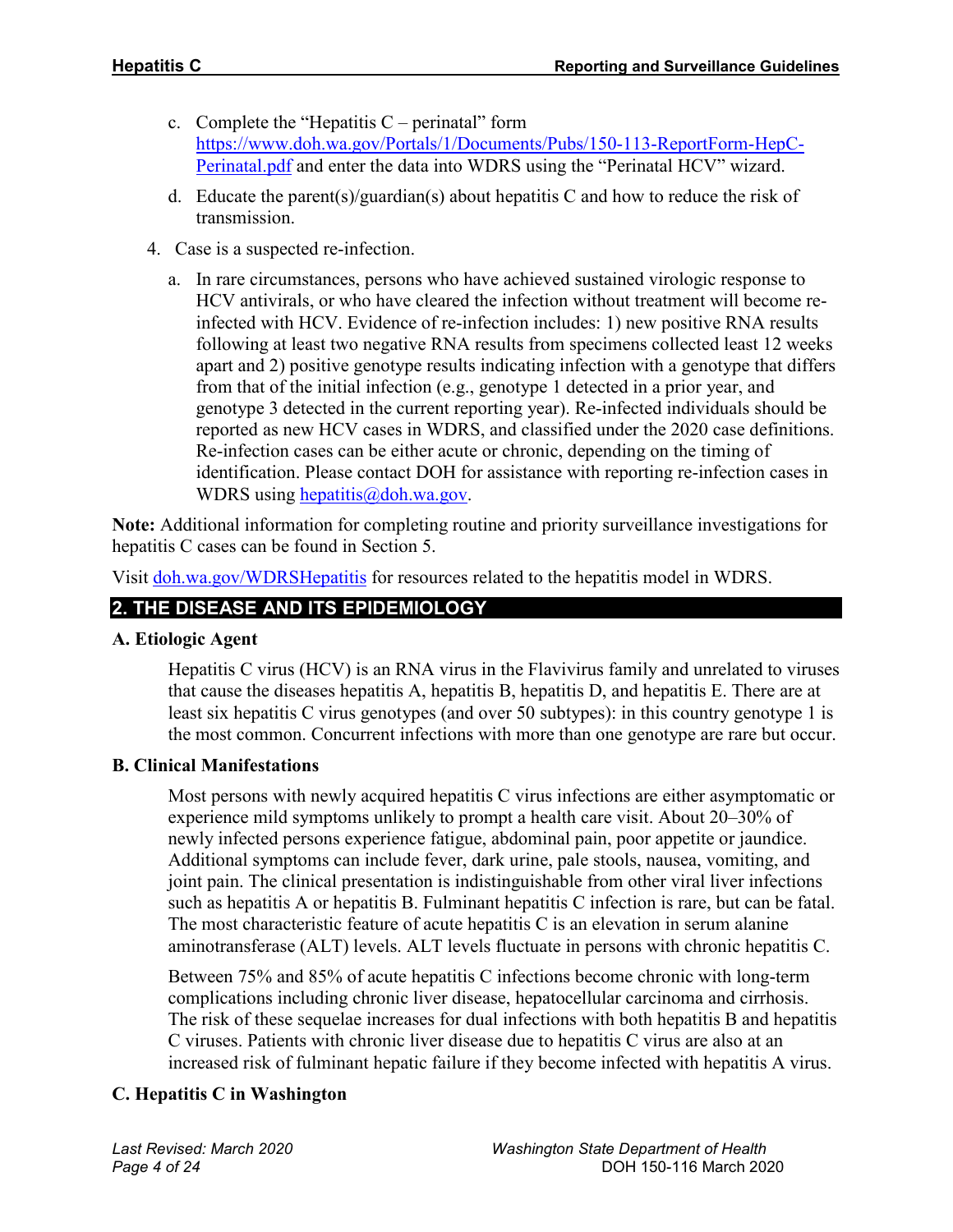In Washington, an average of 68 acute hepatitis C were reported annually from 2010 to 2018. In that time, there was a four-fold increase in the rate of acute cases (0.4 cases per 100,000 residents in 2010 and 1.6 cases per 100,000 in 2018), likely reflecting an increase in incidence parallel to the rise in injection drug use associated with the opioid epidemic. An average of 6,461 new cases of chronic hepatitis C were reported to DOH annually from 2010 to 2018.

#### **D. Reservoir**

Human beings with acute or chronic infections are the reservoir. Persons with chronic infections are probably the most important sources of transmission because they are infectious for many years, compared to a few weeks for resolved acute infections.

#### **E. Modes of Transmission** See: <http://www.cdc.gov/hepatitis/hcv/cfaq.htm>

Hepatitis C virus is transmitted primarily through large or repeated percutaneous (i.e., passage through the skin) exposures to infectious blood, such as:

- Sharing injection drug use equipment (currently the most common mode in the United States)
- Receipt of donated blood, blood products, and organs (rare since 1992)
- Needle-stick injuries in healthcare settings
- Birth to a hepatitis C virus-infected mother

Less frequently hepatitis C is transmitted through:

- Sex with an infected person (an inefficient means of transmission)
- Sharing personal items contaminated with infectious blood, such as razors, nail clippers or toothbrushes (also inefficient vectors of transmission)
- Inappropriate infection control during surgery or other invasive healthcare procedures, such as medication injections (reuse of syringes with multidose vials), use of diagnostic equipment such as endoscopes, dialysis (exposure usually recognized in the context of outbreaks), or diabetes blood testing procedures (e.g., shared lancets for obtaining specimens)

#### **F. Incubation Period**

For symptomatic acute cases incubation is usually 4–12 weeks (range 2 weeks-6 months).

#### **G. Period of Communicability**

Communicability begins at least one week before symptom onset (2-10 weeks after exposure if asymptomatic) and persists indefinitely if chronic infection develops. Transplacental transmission primarily occurs for women with high viral titers.

#### **H. Treatment**

Protocols change periodically so obtain expert advice for treating acute, chronic or perinatal hepatitis C, particularly for infants who may spontaneously clear the virus. Success rates are improving and additional therapeutics continue to be developed.

*Resources:*

- o <http://www.fda.gov/forpatients/illness/hepatitisbc/ucm408658.htm>
- o <http://hcvguidelines.org/>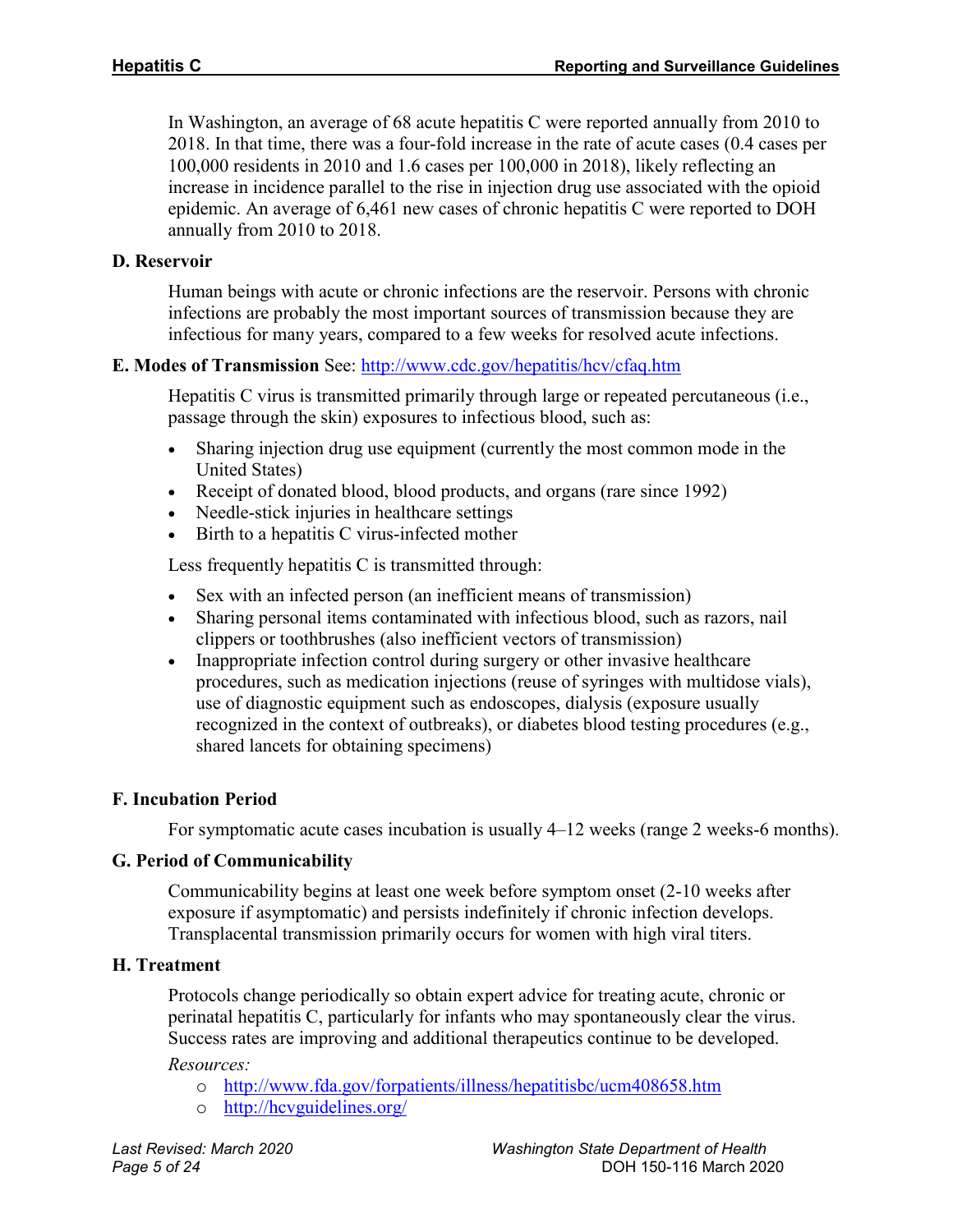o <http://www.cdc.gov/hepatitis/HCV/HCVfaq.htm>

#### **3. CASE DEFINITIONS**

#### **A. Acute Hepatitis C (2020)**

*All hepatitis C virus cases in each classification category should be > 36 months of age, unless known to have been exposed non-perinatally.*

1. Clinical criteria:

One or more of the following:

- Jaundice, **OR**
- Peak elevated serum alanine aminotransferase (ALT) level >200 IU/L **OR**
- Peak elevated total bilirubin levels  $\geq 3.0$  mg/dL

#### **AND**

The absence of a more likely diagnosis (which may include evidence of acute liver disease due to other causes or advanced liver disease due to pre-existing chronic hepatitis C virus (HCV) infection or other causes, such as alcohol exposure, other viral hepatitis, hemochromatosis, etc.).

2. Laboratory criteria for diagnosis:

*Presumptive laboratory evidence:*

• A positive test for antibodies to hepatitis C virus (anti-HCV)

*Confirmatory laboratory evidence:*

- Positive hepatitis C virus detection test: Nucleic acid test (NAT) for HCV RNA positive (including qualitative, quantitative or genotype testing), **OR**
- A positive test indicating presence of hepatitis C viral antigen(s) (HCV antigen)
- 3. Case classification:

#### *Probable*:

- A case that meets the clinical case definition and has a positive anti-HCV antibody test **AND**
- Has no documentation of an anti-HCV or HCV RNA test conversion within 12 months, **AND**
- Does not have a hepatitis C virus detection test reported  $\S$

§ When an individual's lab history indicates presence of antibodies, but all virus detection tests are negative (i.e. a person has only **negative** HCV RNA (NAT) result(s) and one or more **positive** antibody results):

• if the negative RNA test was done 3 months or less from their first positive antibody, with no other information to indicate that the person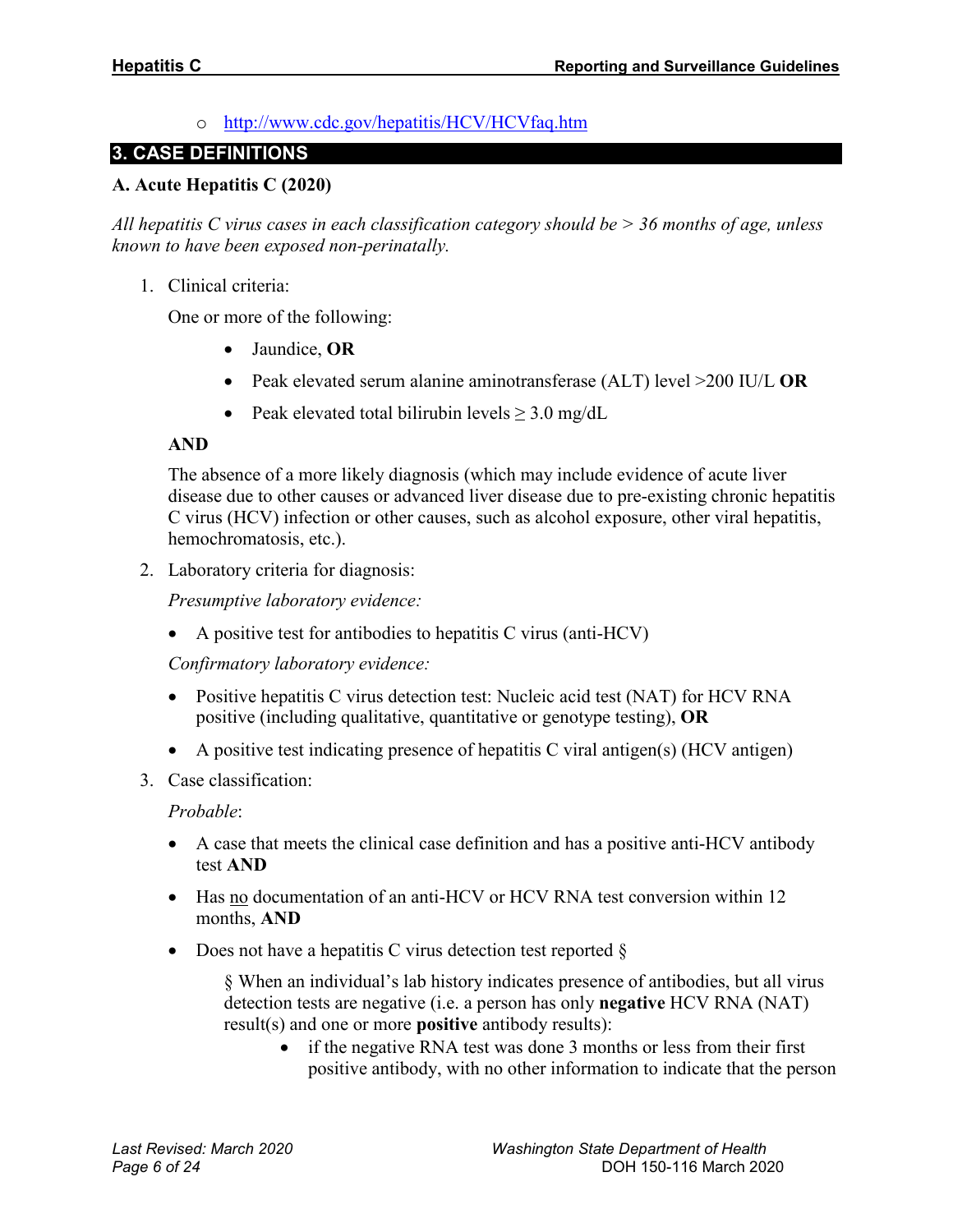is a case, then the individual should **not** be reported as a Probable chronic hepatitis C case

*Confirmed*:

- A case that meets the clinical case definition and has a positive hepatitis C virus detection test (HCV NAT or HCV antigen) **OR**
- A documented negative HCV antibody followed within 12 months by a positive HCV antibody test (anti-HCV test conversion) in the absence of a more likely diagnosis, **OR**
- A documented negative HCV antibody OR negative hepatitis C virus detection test (in someone without a prior diagnosis of HCV infection) followed within 12 months by a positive hepatitis C virus detection test (HCV RNA test conversion) in the absence of a more likely diagnosis,

#### **B. Chronic Hepatitis C (2020)**

*All hepatitis C virus cases in each classification category should be > 36 months of age, unless known to have been exposed non-perinatally.*

1. Clinical criteria:

One or more of the following:

- Jaundice, **OR**
- Peak elevated serum alanine aminotransferase (ALT) level >200 IU/L **OR**
- Peak elevated total bilirubin levels  $\geq 3.0$  mg/dL

#### **AND**

The absence of a more likely diagnosis (which may include evidence of acute liver disease due to other causes or advanced liver disease due to pre-existing chronic hepatitis C virus (HCV) infection or other causes, such as alcohol exposure, other viral hepatitis, hemochromatosis, etc.).

- 2. Laboratory Criteria for Diagnosis:
	- A positive test for antibodies to hepatitis C virus (anti-HCV) **OR**
	- A positive hepatitis C virus detection test: Nucleic acid test (NAT) for HCV RNA positive (including qualitative, quantitative or genotype testing), **OR**
	- A positive test indicating presence of hepatitis C viral antigen(s)
- 3. Case Classification:

*Probable:*

- A case that does **not** meet the clinical criteria **OR** has **no** report of clinical criteria **AND**
- Does not have a documented negative HCV antibody, HCV antigen or NAT laboratory test result followed within 12 months by a positive result of any of these tests (test conversion) **AND**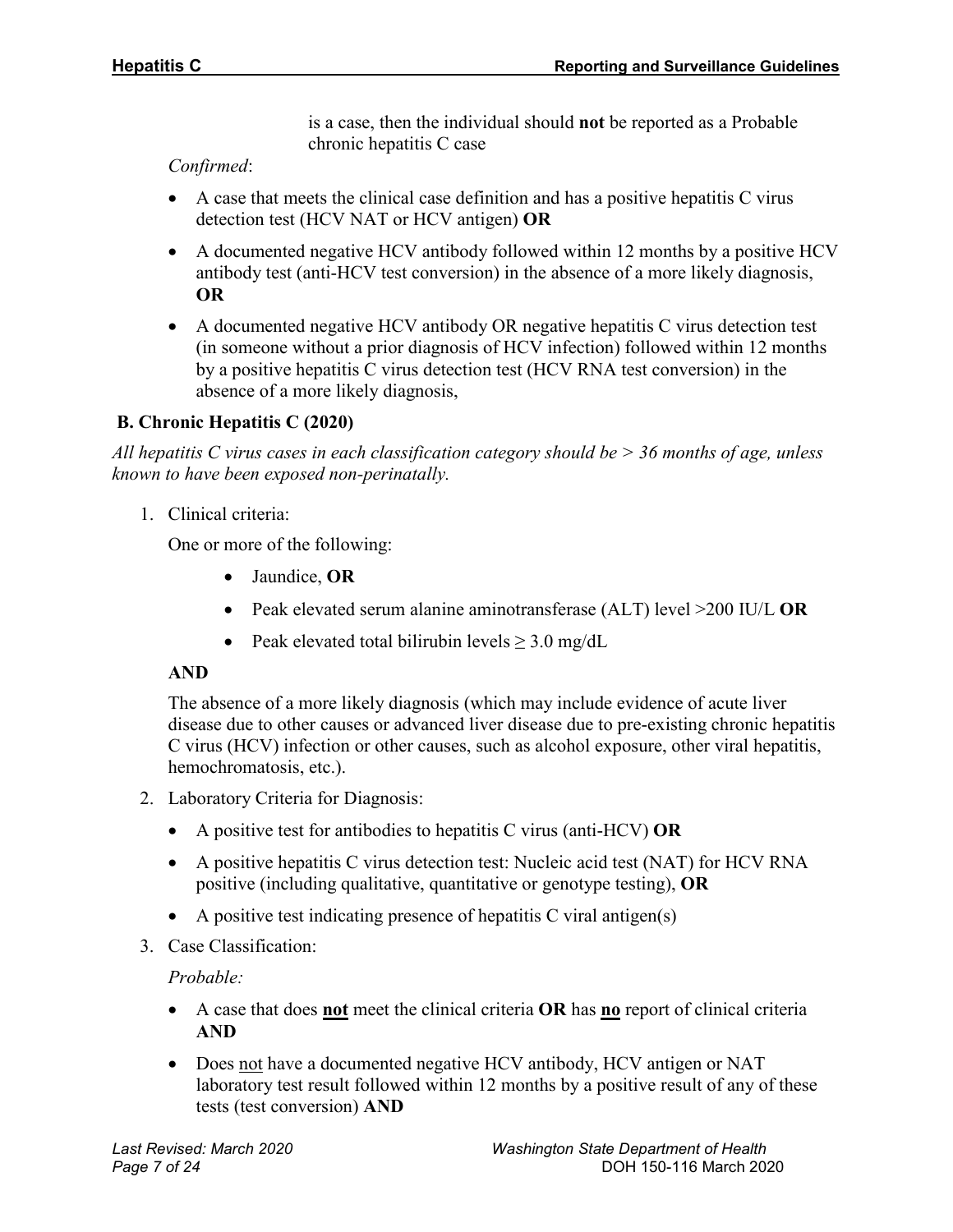- Has a positive anti-HCV antibody test **AND**
- Does not have an HCV RNA detection test reported  $\S$

§ When an individual's lab history indicates presence of antibodies, but all virus detection tests are negative (i.e. a person has only **negative** HCV RNA (NAT) result(s) and one or more **positive** antibody results):

• if the negative RNA test was done 3 months or less from their first positive antibody, with no other information to indicate that the person is a case, then the individual should **not** be reported as a Probable chronic hepatitis C case

#### *Confirmed*:

- A case that does **not** meet the clinical criteria **OR** has **no** report of clinical criteria **AND**
- Has a positive HCV NAT or HCV antigen test (may have any anti-HCV antibody test result) **AND**
- Does not have a documented negative HCV antibody, HCV antigen or NAT laboratory test result followed within 12 months by a positive result of any of these tests (test conversion)

**Note**: A confirmed acute case may not be reported as a probable chronic case. A case meeting the chronic case definition is reported regardless of whether viral clearance is identified after the initial report. In addition, a person previously reported as an acute case in Washington State can subsequently be reported only as a confirmed chronic case and must have evidence of virus detection **a year or longer** from the acute diagnosis.

#### **C. Perinatal Hepatitis C (2018)**

1. Clinical case definition:

Perinatal hepatitis C in pediatric patients may range from asymptomatic to fulminant hepatitis.

- 2. Laboratory criteria for diagnosis:
	- A positive test for HCV RNA between 2 and 36 months of age; **OR**
	- A positive HCV genotype test between 2 and 36 months of age; **OR**
	- A positive HCV antigen test between 2 and 36 months of age
- 3. Case classification:

#### *Confirmed*:

Child who has a positive test for HCV RNA nucleic acid amplification test (NAAT), HCV antigen, or detectable HCV genotype at  $\geq$ 2 months and  $\leq$ 36 months of age and is not known to have been exposed to HCV via a mechanism other than perinatal.

**Note**: Test results prior to 2 months of age should not be used for classification. Test results after 36 months of age should be reported under the 2020 Acute or 2020 Chronic HCV Infection case classifications and not as a perinatal HCV infection. Cases in the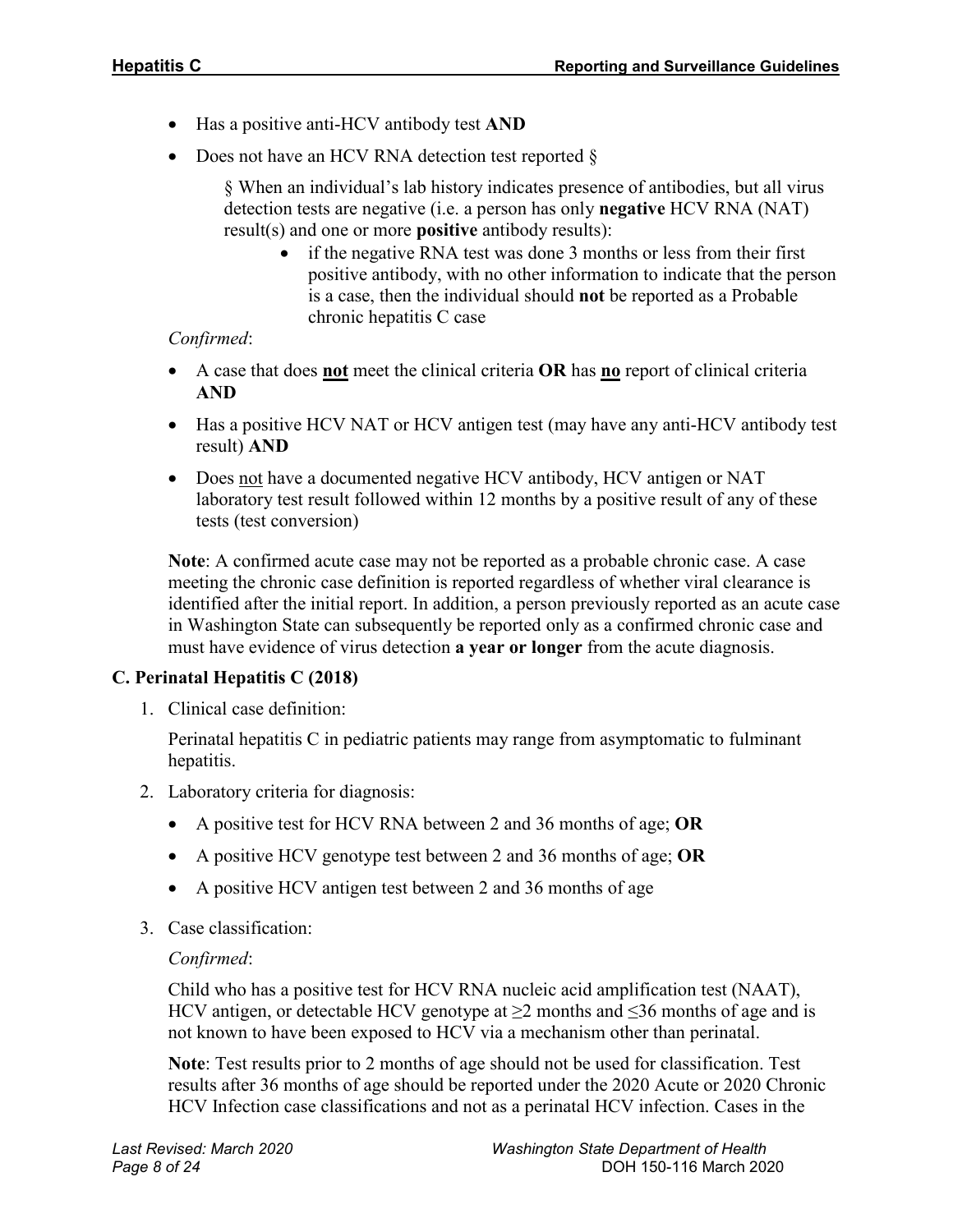specified age range that are known to have been exposed to HCV via healthcare and not perinatally should also be reported under the 2020 Acute or 2020 Chronic HCV Infection case classifications and not as perinatal HCV infection. Event date should be based on earliest relevant laboratory test date within the 2-36 month window.

## **4. DIAGNOSIS AND LABORATORY SERVICES**

#### **A. Laboratory Diagnosis**

Tests used to diagnose hepatitis C virus (HCV) infection include:

- Screening tests for antibody to HCV (anti-HCV) by enzyme immunoassay (EIA) or enhanced chemiluminescence immunoassay (CIA)
- Qualitative tests to detect presence or absence of virus and qualitative tests to detect amount (titer) of virus (HCV RNA polymerase chain reaction [PCR])
- Genotyping
- Tests for HCV viral antigen (none currently FDA-approved)

Anti-HCV generally can be detected 4–10 weeks after infection, but may be delayed up to 6 months or may never be detected in an immunocompromised patient. Anti-HCV enzyme immunoassays (EIA) and qualitative PCR are more sensitive tests; EIA may be more prone to false positives in low prevalence populations. Maternal antibody may persist, so antibody testing should be interpreted with caution in infants under one year.

Appendix B is a glossary of hepatitis test terms. For information about interpreting laboratory tests for HCV, see table below and: [http://www.cdc.gov/hepatitis/HCV/PDFs/hcv\\_graph.pdf](http://www.cdc.gov/hepatitis/HCV/PDFs/hcv_graph.pdf)

| <b>Interpretation of Results for</b><br><b>Tests of Hepatitis C Virus</b><br>(HCV), for acute and chronic<br>cases                                                | Either jaundice OR ALT > 200 IU/L OR bilirubin >= 3.0<br>mg/dL AND the absence of a more likely diagnosis than<br>acute hepatitis C. |                  |  |
|-------------------------------------------------------------------------------------------------------------------------------------------------------------------|--------------------------------------------------------------------------------------------------------------------------------------|------------------|--|
|                                                                                                                                                                   | Absent                                                                                                                               | Present          |  |
| Any HCV nucleic acid test<br>positive OR HCV antigen positive<br>OR genotype positive                                                                             | Confirmed, Chronic                                                                                                                   | Confirmed, Acute |  |
| HCV test conversion in past year<br>(any negative to a positive of the<br>same test type, or negative HCV<br>antibody to positive HCV RNA)                        | Confirmed, Acute                                                                                                                     | Confirmed, Acute |  |
| HCV antibody positive only (no<br>reported HCV RNA results OR<br>negative RNA result(s) were<br>done more than 3 months from<br>the first antibody positive) $\S$ | Probable, Chronic                                                                                                                    | Probable, Acute  |  |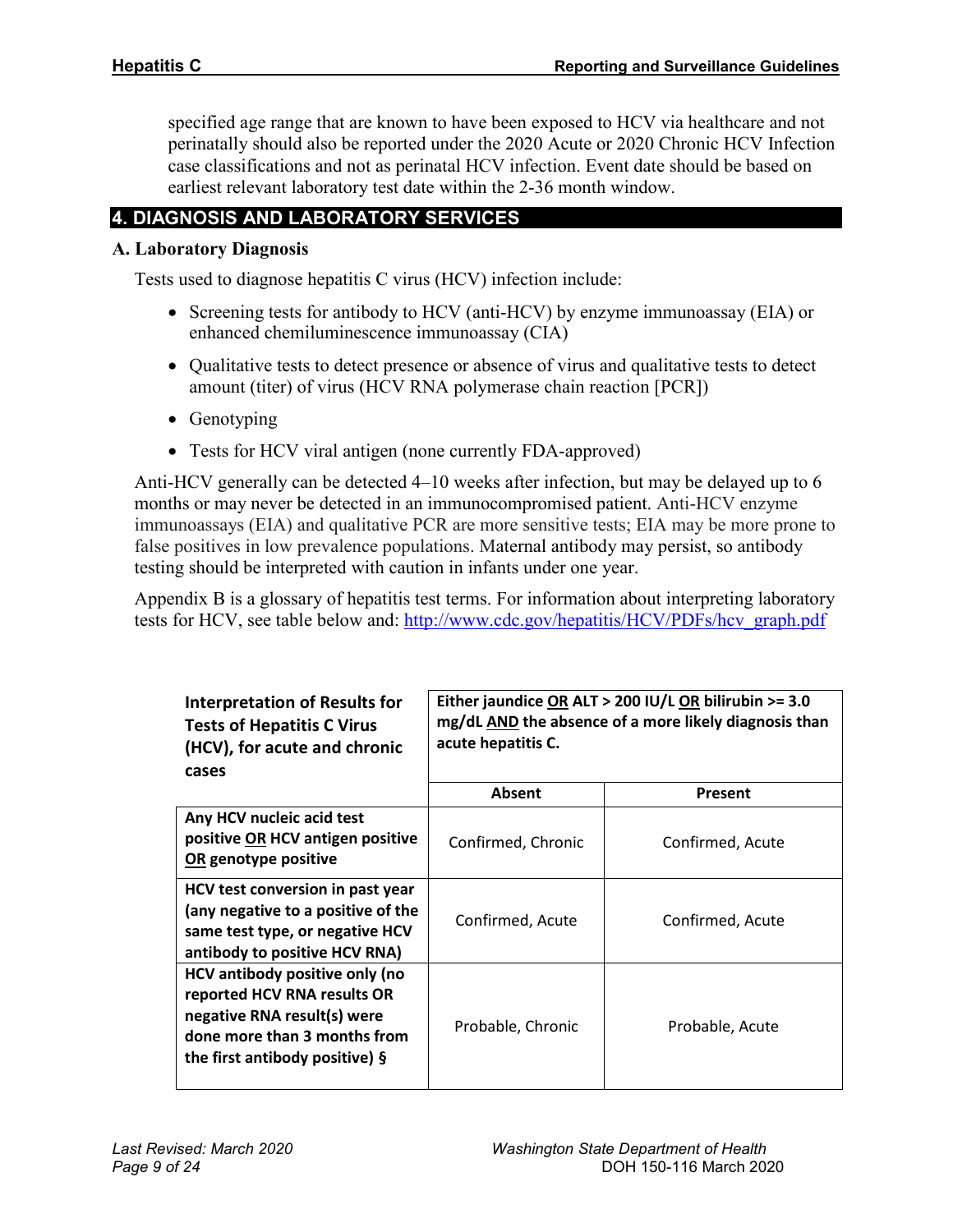§ When an individual's lab history indicates presence of antibodies, but all virus detection tests are negative (i.e. a person has only **negative** HCV RNA (NAT) result(s) and one or more **positive** antibody results):

> • if the negative RNA test was done 3 months or less from their first positive antibody, with no other information to indicate that the person is a case, then the individual should **not** be reported as a Probable hepatitis C case

#### **B. Tests Available at the Washington State Public Health Laboratories (PHL)**

Tests for hepatitis C are widely available at commercial laboratories. In certain situations where health care exposure is suspected, Office of Infectious Disease (OID) may request a specimen from a case for molecular sequencing at the Centers for Disease Control and Prevention and will provide instructions for specimen collection.

Note that PHL require all clinical specimens have two patient identifiers, a name **and** a second identifier (e.g., date of birth) both on the specimen label and on the submission form. Due to laboratory accreditation standards, specimens will be rejected for testing if not properly identified. Also include specimen source and collection date.

#### **C. Specimen Collection**

If part of an outbreak investigation, follow OID instructions to obtain a serum or EDTA tube, spin promptly, separate the serum into a shipping tube, and promptly ship cold with PHL Virology form: [http://www.doh.wa.gov/Portals/1/Documents/5230/302-017-](http://www.doh.wa.gov/Portals/1/Documents/5230/302-017-SerVirHIV.pdf) [SerVirHIV.pdf.](http://www.doh.wa.gov/Portals/1/Documents/5230/302-017-SerVirHIV.pdf) If unable to ship promptly, store at  $-70^{\circ}$ C and then ship on dry ice.

## **5. ROUTINE CASE INVESTIGATION**

#### **A. Evaluate the Diagnosis**

Review available clinical and laboratory information for each reported hepatitis C case to distinguish between acute and chronic infections. If status as acute or chronic hepatitis C is unknown for a report of a positive laboratory test, the "Hepatitis  $C -$  Positive Laboratory Report" form (Appendix A) can be faxed to the ordering healthcare provider for determination if the case is acute or chronic hepatitis C.

If staff time constraints prevent contacting all providers, prioritize cases according to DOH guidelines, available at [https://www.doh.wa.gov/Portals/1/Documents/Pubs/150-134-](https://www.doh.wa.gov/Portals/1/Documents/Pubs/150-134-PrioritizingHCV.pdf) Prioritizing HCV.pdf. High priority cases are: cases of public health importance (suspected healthcare-associated infection or part of an outbreak), potential acute cases (ALT > 200 IU/L or bilirubin  $\ge$  3.0 mg/dL), children under 3 years of age, and cases in persons born in 1992 or later. Refer to the appropriate section below if a provider returns a diagnosis of acute or chronic hepatitis C. If a provider cannot determine if case is acute or chronic, enter the case as chronic hepatitis C. If the case does not have a provider (e.g. positive report from a blood bank) then it is likely an initial diagnosis and the case should be interviewed.

Very rarely, a report may represent a person's second hepatitis C infection with a different genotype and should be entered as a new event. Contact DOH OID for assistance with reinfection cases at  $he$ *patitis@doh.wa.gov.* 

1. Cases determined to be **acute hepatitis C:**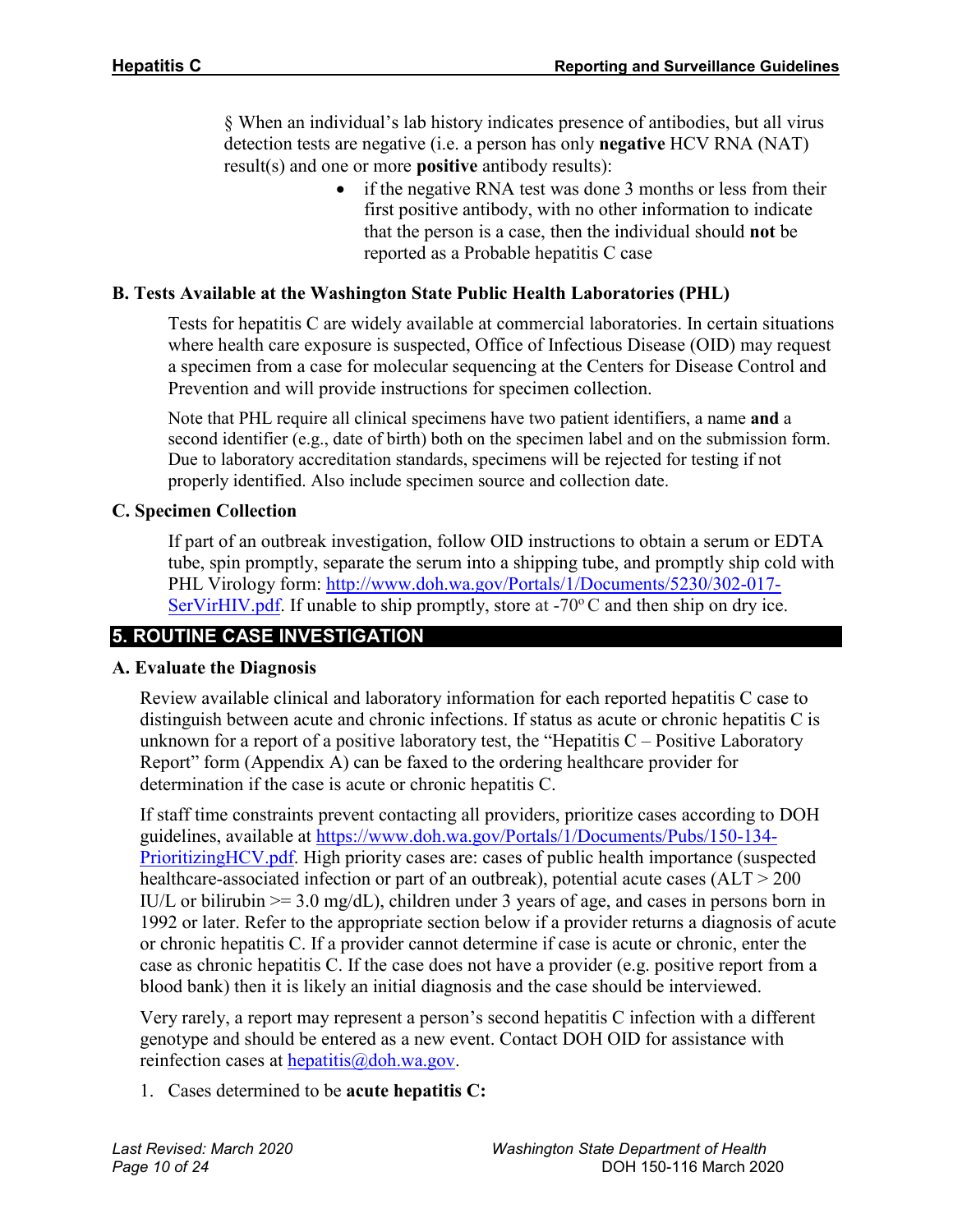- a. Determine if the patient was previously reported in Washington Disease Reporting System (WDRS). For previously reported cases of the same subtype, update any newly available descriptive (e.g., demographics, address), clinical, or laboratory data. Determine if classification has changed (e.g., *Probable* to *Confirmed*).
- b. For newly reported acute cases, attempt to obtain information from the healthcare provider, medical record, hospital infection control staff, or patient in order to confirm the acute hepatitis C diagnosis. If the person has symptoms consistent with acute hepatitis, determine if hepatitis A and B were ruled out since these infections are clinically indistinguishable from hepatitis C.

Report all *confirmed* and *probable* acute hepatitis C cases to Office of Infectious Disease by completing the acute hepatitis C report form [\(https://www.doh.wa.gov/Portals/1/Documents/Pubs/150-115-ReportForm-HepC-](https://www.doh.wa.gov/Portals/1/Documents/Pubs/150-115-ReportForm-HepC-Acute.pdf)[Acute.pdf\)](https://www.doh.wa.gov/Portals/1/Documents/Pubs/150-115-ReportForm-HepC-Acute.pdf) and entering the data into WDRS. Select the subtype acute hepatitis C in the Administrative section.

- c. Attempt to determine the source of infection, particularly medical or dental exposures, including outpatient procedures and diabetes blood testing in residence facilities. Refer to section B below for additional information regarding identifying source of infection.
- d. Educate the case about hepatitis C and how to reduce the risk of transmission.
- e. Educate the case about hepatitis C: avoid further damage to the liver (avoid alcohol and hepatotoxic medications; obtain hepatitis A and hepatitis B vaccines if susceptible); avoid transmission (use barrier methods during sex, do not share needles, syringes, blood testing equipment, razors, toothbrush, or nail clippers);
- f. Inform the case of treatment options and refer to a healthcare provider as appropriate for specialist evaluation for treatment, which may prevent chronic infection.
- 2. Cases determined to be **chronic hepatitis C:**
	- a. For all chronic hepatitis C reports received, determine if the patient was previously reported as an acute or chronic hepatitis C case in WDRS.
	- b. If previously reported as a chronic case, attempt to obtain missing descriptive (e.g., address), clinical, or laboratory data.
	- c. If previously reported as acute hepatitis C, verify that case now meets the case definition as a new, separate report of chronic hepatitis C with viral RNA detected at least a year from acute onset. For a newly diagnosed chronic case, select the subtype chronic hepatitis C in the Administrative section and complete data entry for the chronic event.
- 3. Cases determined to be **perinatal hepatitis C:**
	- a. Determine if the patient was previously reported in WDRS. For previously reported cases of the same subtype, update any newly available descriptive (e.g., demographics, address), clinical, or laboratory data. Determine if classification has changed (e.g., *Probable* to *Confirmed*).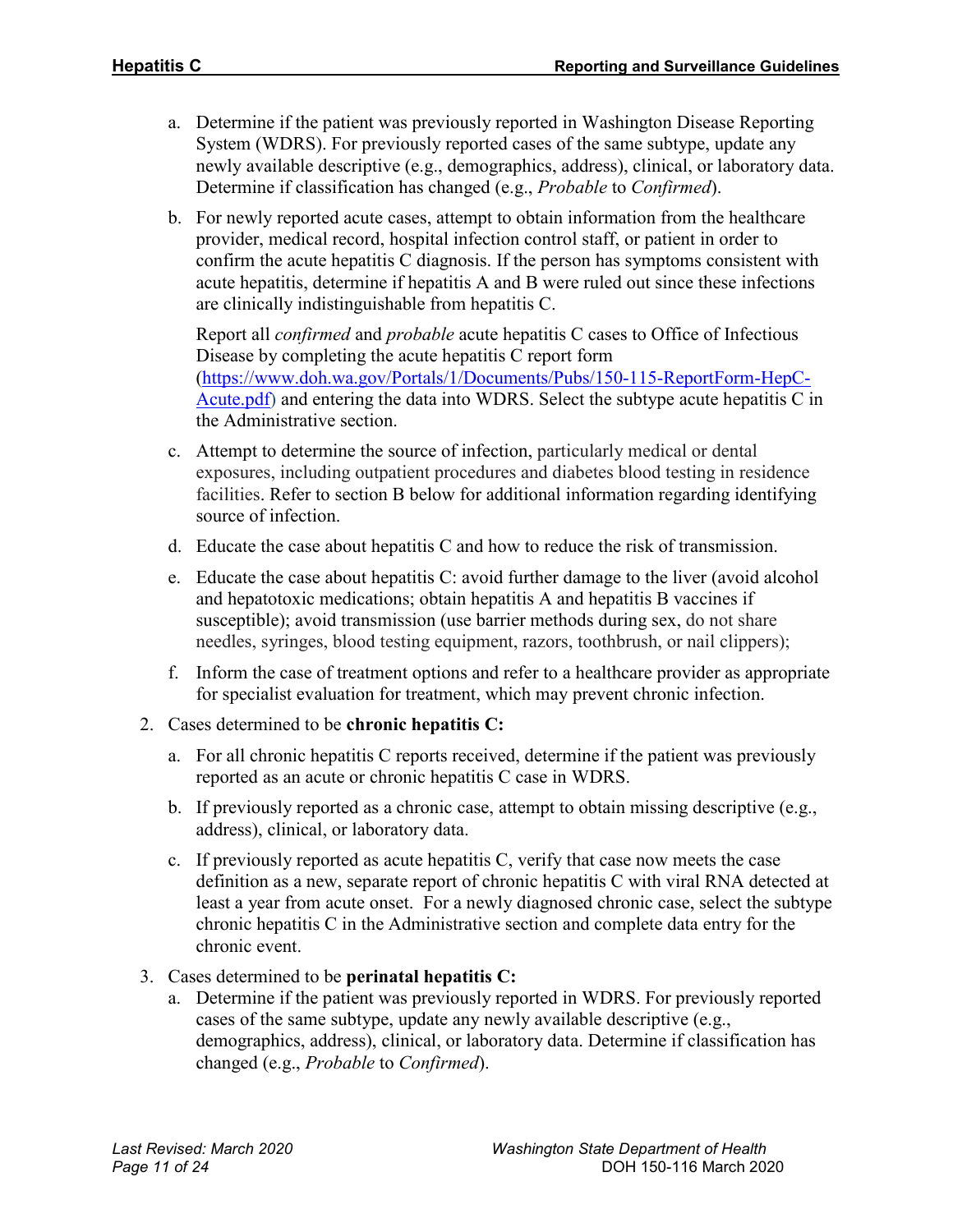- b. Note that discrete onset of symptoms is **not** required for perinatal hepatitis C cases. A perinatal case (diagnosed up to 36 months) should **not** be entered as either acute or chronic unless infection is known to have been transmitted via another mechanism (e.g., a healthcare-associated exposure). A child over 3 years of age with presumptive perinatal transmission should be entered as a chronic case.
- c. Report all *Confirmed* perinatal hepatitis C cases to Office of Infectious Disease by completing the perinatal hepatitis C report form [\(https://www.doh.wa.gov/Portals/1/Documents/Pubs/150-113-ReportForm-HepC-](https://www.doh.wa.gov/Portals/1/Documents/Pubs/150-113-ReportForm-HepC-Perinatal.pdf)[Perinatal.pdf\)](https://www.doh.wa.gov/Portals/1/Documents/Pubs/150-113-ReportForm-HepC-Perinatal.pdf) and entering the data into WDRS. Select the subtype perinatal hepatitis C in the Administrative section.
- d. Educate the parent(s)/guardian(s) about hepatitis C and how to reduce the risk of transmission. The child should receive regular healthcare to monitor liver health, avoid hepatotoxic medications, and receive hepatitis A and B vaccines on schedule. To reduce the risk of transmission, household members should not share personal items like razors, toothbrushes, or nail clippers.
- e. Refer the child and the birth parent to a healthcare provider as appropriate for evaluation for HCV treatment.

All cases of hepatitis C should be reported in WDRS. If the subtype cannot be determined, enter the case as a chronic subtype. Local health jurisdiction (LHJ) responsibilities will vary in the extent an investigation is conducted for routine surveillance or priority surveillance:

- **Routine surveillance**: Begin follow-up investigation for routine chronic hepatitis cases within 5 business days of initial notification. At a minimum, complete the information specified on the "Hepatitis  $C$  – lab surveillance only" form [\(https://www.doh.wa.gov/Portals/1/Documents/Pubs/150-114-ReportForm-HepC-](https://www.doh.wa.gov/Portals/1/Documents/Pubs/150-114-ReportForm-HepC-Chronic-LabOnly.pdf)[Chronic-LabOnly.pdf\)](https://www.doh.wa.gov/Portals/1/Documents/Pubs/150-114-ReportForm-HepC-Chronic-LabOnly.pdf) for each routine case investigation. Enter *Confirmed* and *Probable*  chronic hepatitis C cases in WDRS within 7 days of case investigation completion, or provide summary information within 21 days of initial notification.
- **Priority surveillance**: Local health jurisdictions should prioritize cases of public health importance, potential acute cases (even if they are determined not to meet the acute case definition and are instead subtyped as chronic), cases in children under 3 years, and cases in persons born in 1992 or later. If resources allow, cases in pregnant persons should also be prioritized (refer to this document for prioritizing HCV investigations: [https://www.doh.wa.gov/Portals/1/Documents/Pubs/150-134-PrioritizingHCV.pdf\)](https://www.doh.wa.gov/Portals/1/Documents/Pubs/150-134-PrioritizingHCV.pdf). For priority cases, attempt to obtain all information on the "Hepatitis  $C$  – chronic, short" form [\(https://www.doh.wa.gov/Portals/1/Documents/Pubs/150-050-ReportForm-HepC-](https://www.doh.wa.gov/Portals/1/Documents/Pubs/150-050-ReportForm-HepC-Chronic-Short.pdf)[Chronic-Short.pdf\)](https://www.doh.wa.gov/Portals/1/Documents/Pubs/150-050-ReportForm-HepC-Chronic-Short.pdf) and enter into WDRS using the "Chronic HCV – short form" wizard. If the investigator is unable to complete the short form, attempt to obtain data listed in the "Chronic HCV – minimum required fields" wizard.

Follow-up on cases among persons born after 1992 – in which injection drug use may be suspected as a key risk – offers an opportunity for education that may reduce ongoing transmission while fostering access to care for management of hepatitis and promotion of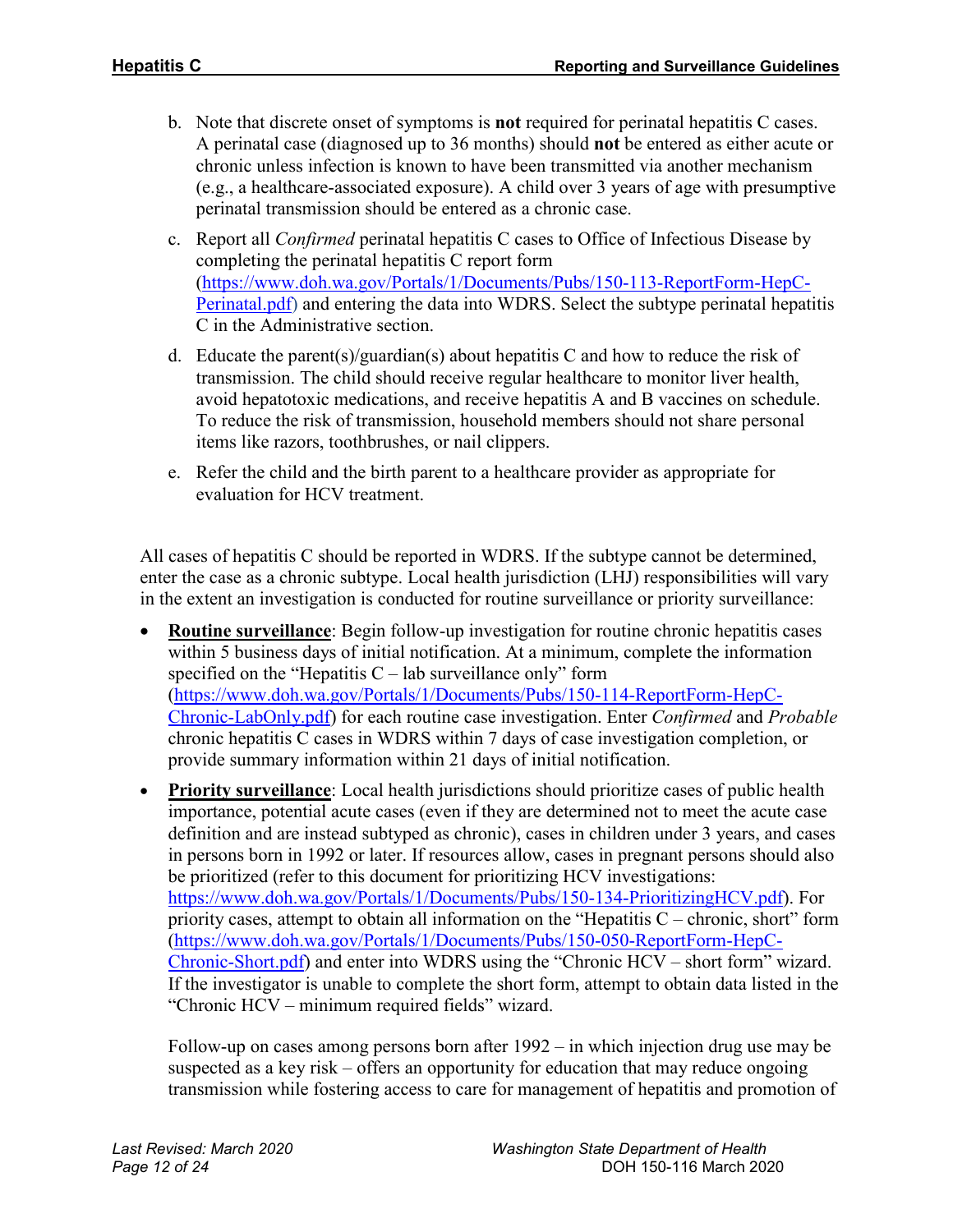overall health. Investigation of cases where recent transmission is likely to have occurred offers an opportunity for patient education with greatest potential for impact and for collecting data most representative of current epidemiology. Follow-up for pregnant persons offers an important opportunity for education and improving access to care that may lead to viral clearance and thus some reduction in risk of vertical transmission to newborns.

 Whenever possible, provide all persons with chronic hepatitis C infection with information about how to protect and promote liver health as well as overall health, and to prevent transmission to others. Key messages include: avoiding liver toxins (particularly alcohol but also some over the counter medications); the importance of both hepatitis-related and routine primary care; hepatitis B and HIV screening as necessary; and vaccination to prevent hepatitis A and hepatitis B as needed. Provide or direct cases to resources including the Hepatitis Education Project [\(http://hepeducation.org/\)](http://hepeducation.org/) and CDC (CDC DVH - Hepatitis C - [Patient Education](http://www.cdc.gov/hepatitis/hcv/patienteduhcv.htm)  [Resources\)](http://www.cdc.gov/hepatitis/hcv/patienteduhcv.htm).

#### **B. Identify the Source of Infection**

For acute infections and any infection suspected to have been infected through a medical, dental or commercial (e.g., tattoo) procedure, collect details about possible exposures, including high risk behaviors. For acute cases, collect exposure and risk information during the 14 – 180 days before the onset of illness with particular emphasis on the 1-3 months before onset. However, detailed investigation of earlier exposures may be appropriate for a person with documented negative hepatitis status prior to a specific event such as a medical procedure between the negative and positive results.

Exposure information should include:

- Injection and non-injection drug use.
- Occupational or other needlestick injuries.
- Receipt of blood transfusion, other blood products, organs, or tissues.
- Potential medical or dental exposures including dialysis, dental or surgical (in-patient or out-patient) care, or injections (particularly for pain), and diabetes blood testing in a healthcare or long term care setting. See: <http://www.cdc.gov/hepatitis/outbreaks/healthcareinvestigationguide.htm>
	- 1) List date of all healthcare encounters during the likely exposure period.
	- 2) Determine the types of procedures performed during each healthcare encounter, especially those involving percutaneous exposures (e.g., injections, infusions, skin puncture with a needle/lancet)
	- 3) Review regulatory/medical board reports/complaints to determine if the healthcare facility and/or providers have been under investigation
	- 4) Contact the healthcare facility to tell them of the investigation and determine if they were aware of the current case(s) under investigation or any additional infections.
- Other potential blood exposures, including tattooing, piercing, or acupuncture.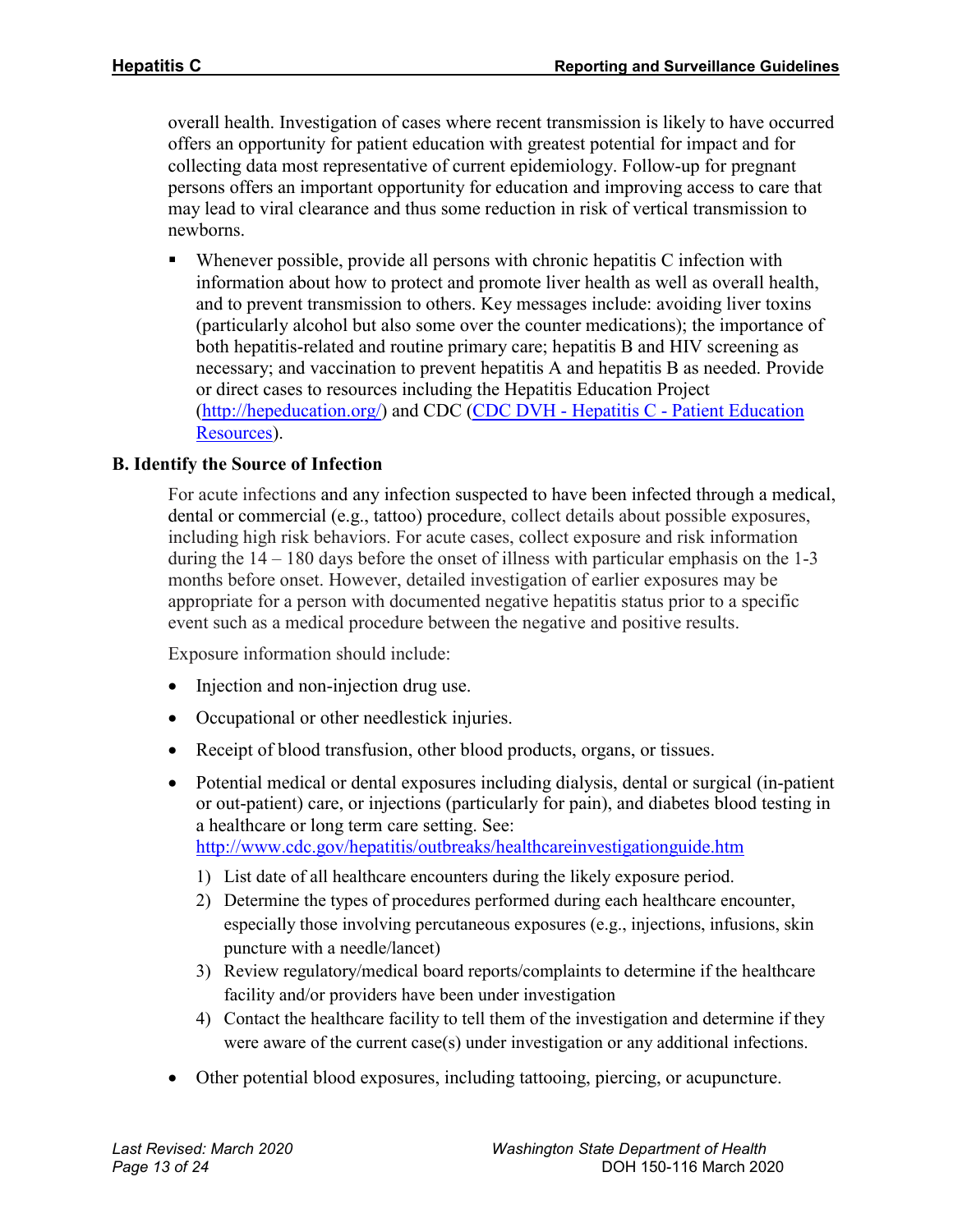- Accidental exposure of skin, eyes, mucous membranes, or a wound to blood of another person.
- High-risk sexual contact (multiple partners, history of other STDs, anal sex, etc.)

Identifying a specific source of infection for recently identified chronically infected persons may be difficult. Possible sources should be pursued if there is a good chance of identifying additional chronic hepatitis C infections or a preventable source. For example, if the newly diagnosed case is a child, it would be reasonable to screen parents and other household members for evidence of infection.

## **C. Identify Potentially Exposed Persons**

- 1. Determine if case has donated blood or plasma in the 6 months prior to onset or any time thereafter. If so, notify the blood bank or plasma center with particulars (date, etc.)
- 2. If the case is a dentist, surgeon, or other health care worker, evaluate the potential for exposure to patients (see Section 6A).
- 3. Identify sexual or needle-sharing contacts and others who have had direct (percutaneous or mucosal) exposure to blood.

Passive immunization with immune globulin is **not** effective against HCV.

Long-term sexual contacts and persons who had direct (percutaneous or mucosal) exposure to blood (e.g., needle-sharing partners) should be educated about transmission of HCV and tested for infection. Contacts positive for HCV RNA should be evaluated as new cases. Periodic HCV testing is recommended for injection drug users, as well as HIV-seropositive men engaging in unprotected sex with multiple male partners. Otherwise, routine screening is not recommended for household (nonsexual) contacts of HCV-infected persons. Active injection drug users should be directed to needle exchange programs and drug rehabilitation services. Contacts who are susceptible and at risk for hepatitis A or hepatitis B should be vaccinated to prevent dual infections.

Labor & Industries rules apply for occupational exposures. Also see Section 6.

## **D. Environmental Evaluation**

Usually none, unless transmission occurs in a dialysis center or health care facility. Chronically infected persons should ensure that surfaces and objects contaminated with blood are properly cleaned using appropriate disinfectant solutions.

## **E. Controlling Further Spread**

- 1. All health care providers with risk for blood exposure should complete a hepatitis B vaccine series to prevent dual infections and should follow infection control protocols.
- 2. Hospitalized patients with hepatitis C virus (HCV) infection should be cared for using standard precautions.
- 3. Work, Residential or Child Care Restrictions: No occupational, school, or child care restrictions are necessary for HCV-infected individuals. Personal items that could be contaminated with blood or saliva should not be shared and contaminated objects or surfaces should be cleaned and disinfected as soon as possible.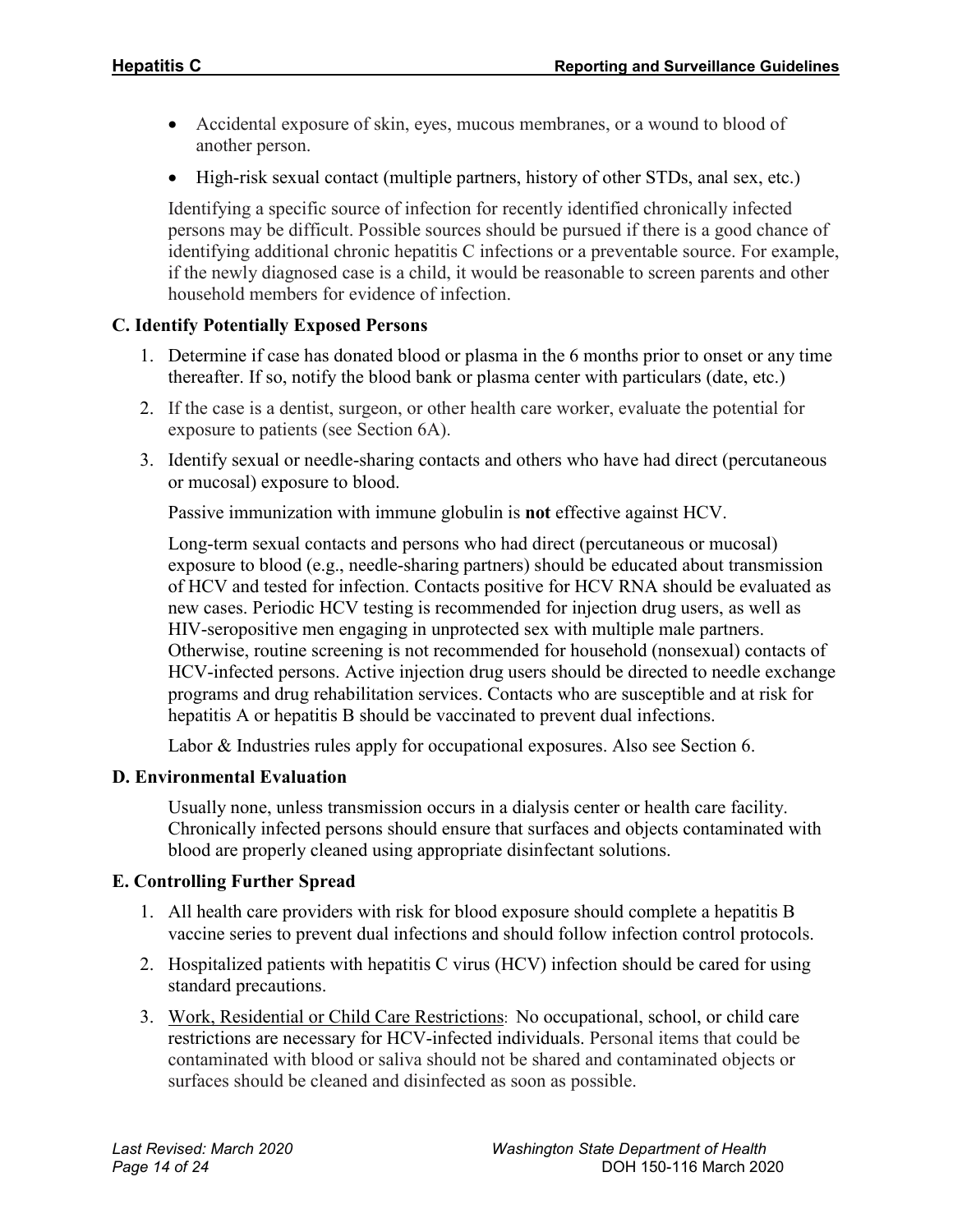- 4. Persons who are HCV RNA-positive should be instructed that their blood (and possibly semen or vaginal secretions) is infectious to others. They should be educated about ways to reduce the spread of their infection to others.
	- Susceptible household and sexual contacts should be advised to obtain a full hepatitis B vaccination series to prevent dual infection.
	- Surfaces contaminated by blood should be cleaned and properly disinfected.
	- Cuts and skin lesions should be kept covered.
	- Infected persons should not share items potentially contaminated with blood (e.g., blood testing equipment, razors, toothbrushes, or nail clippers).
	- Active injection drug users should be directed to needle exchange programs and chemical dependency services. Harm Reduction Coalition provides a list of sites offering services in Washington State (http://harmreduction.org/connectlocally/washington/). People infected with HCV should not share needles, syringes, or drug works with other people. Information for persons who inject drugs (PWID) without access to sterile needles and syringes may be found at the following link [http://www.cdc.gov/hiv/risk/idu.html.](http://www.cdc.gov/hiv/risk/idu.html)
	- The risk of sexual transmission is low but not absent. HCV-infected persons should use barriers methods correctly every time they have sex.
	- Infected persons should not donate blood, plasma, tissues, organs or semen.
	- HCV RNA-positive persons who seek medical or dental care should notify involved personnel of their hepatitis C status.
- 5. Persons with acute hepatitis C should seek guidance on treatment options and linkage to care. Cases should have a repeat test for HCV RNA six months after the first. Those who continue to be HCV RNA-positive are considered to have confirmed chronic infections, and should be counseled accordingly. Maternal antibody may persist in a newborn so antibody testing should be interpreted with caution in infants for at least a year.
- 6. Educate persons with chronic HCV infections to protect their livers from further harm:
	- Seek a provider who has experience managing chronic HCV infections and is able to assist with establishing linkage to care.
	- Ask their provider about use of over-the-counter drugs (e.g., acetaminophen) that can damage the liver.
	- Stop behaviors that could result in transmission of hepatitis C virus.
	- Avoid alcohol.
	- Get vaccinated against hepatitis A and hepatitis B if susceptible.

## **6. MANAGING SPECIAL SITUATIONS**

#### **A. Needlesticks and Similar Exposures**

The risk of hepatitis C virus (HCV) transmission following unintentional parenteral exposure is real (approximately 2%) and although post-exposure prophylaxis is not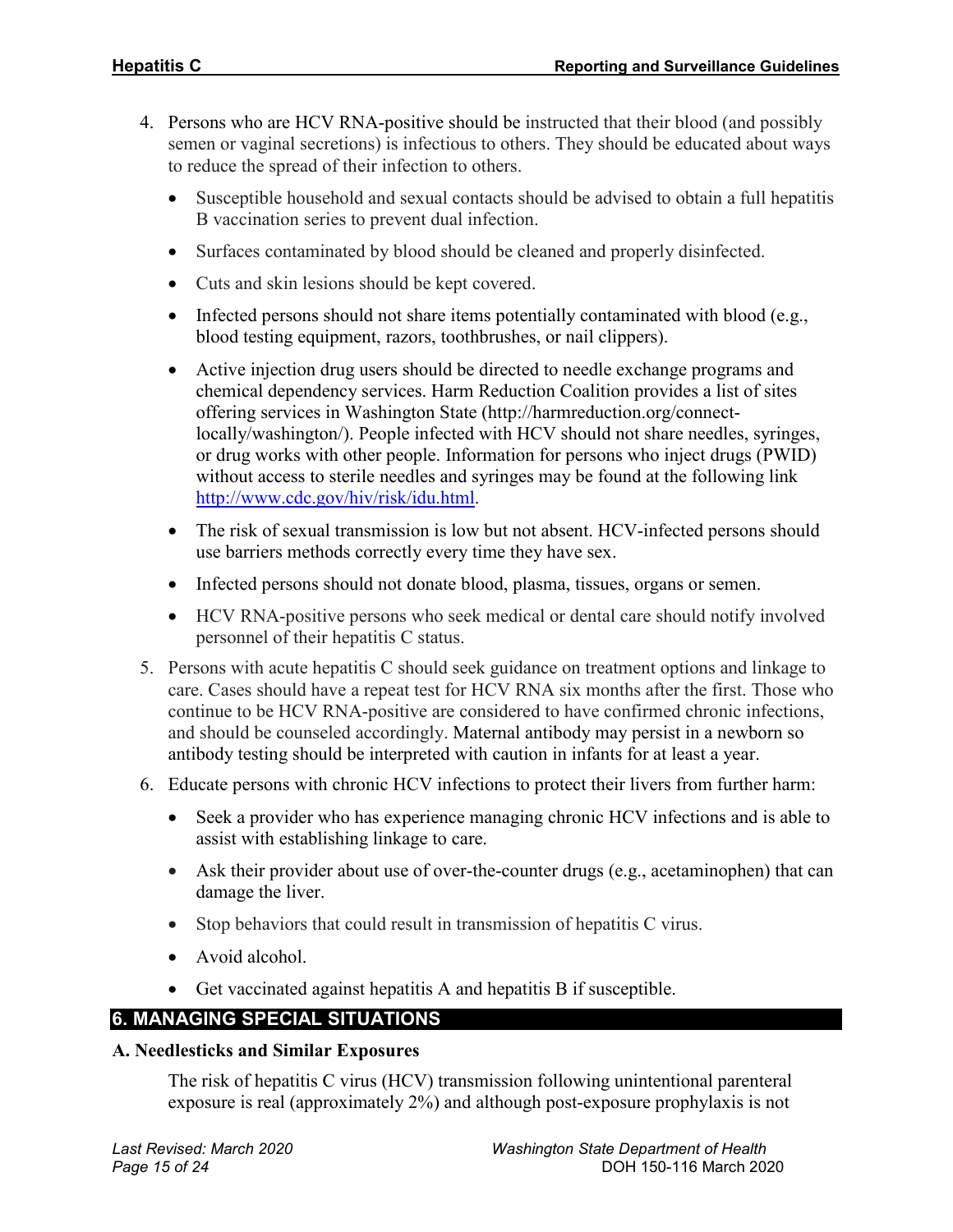routinely recommended, options may be changing. Providers should consult with [http://nccc.ucsf.edu/.](http://nccc.ucsf.edu/) Current CDC guidelines recommend an antibody test for HCV and an ALT level at both baseline and at 6 months for potential seroconversion. PCR testing for HCV may be done at 4–6 weeks. Risk for HIV and hepatitis B virus should also be assessed using current CDC guidelines. Department of Labor & Industry rules apply for occupational exposures.

Centers for Disease Control and Prevention maintains resources for post-exposure prophylaxis:<https://www.cdc.gov/niosh/topics/bbp/guidelines.html>

#### **B. Case is a Health Care Worker**

If the case is a dentist, physician, nurse, or other health care worker with potential for exposing patients by blood or other body fluids:

- 1. The person should be discouraged from working until the acute clinical illness has resolved.
- 2. Upon return to work, special precautions should be practiced until the worker is no longer infectious, including:
	- Wearing gloves for all procedures during which the hands will be in contact with patients' mucosal membranes or broken skin;
	- Avoiding situations involving sharps that could lead to exposures of susceptible persons to blood or objects contaminated with infected blood;
	- Careful and frequent hand washing.
- 3. Chronically infected health care workers should be encouraged to voluntarily seek confidential counseling from employee health services regarding risk reduction strategies; evaluation would include a review of their practice by an expert panel.

#### **C. Case is a Suspected Healthcare-associated or Iatrogenic Infection**

If two or more possible iatrogenic cases occur in the same dental or healthcare provider or long-term care setting, and the cases have no other identified plausible source of infection or other circumstances suggesting the possibility of healthcare-associated or iatrogenic infection, notify the Office of Communicable Disease Epidemiology (206-418- 5500). If available, hold frozen serum or EDTA tube (at  $-70^{\circ}$ C) on the cases for potential future stain typing if an outbreak is identified. Centers for Disease Control and Prevention (CDC) have a patient notification toolkit: <http://www.cdc.gov/injectionsafety/pntoolkit/index.html>

If one case underwent a medical or dental procedure or has diabetes testing in a long term setting and has no other identified plausible exposure source, contact the dental or healthcare provider and review infection control procedures. Consider storing a serum or EDTA tube (if available) at -70 $\degree$ C for genotyping in the event an additional case is identified with a potential shared medical or dental exposure. Contact the Office of Infectious Disease for instructions (hepatitis  $\omega$  doh.wa.gov). There are CDC resources available to investigate a single case of suspected iatrogenic infection:

• <http://www.cdc.gov/hepatitis/Outbreaks/HealthcareInvestigationGuide.htm>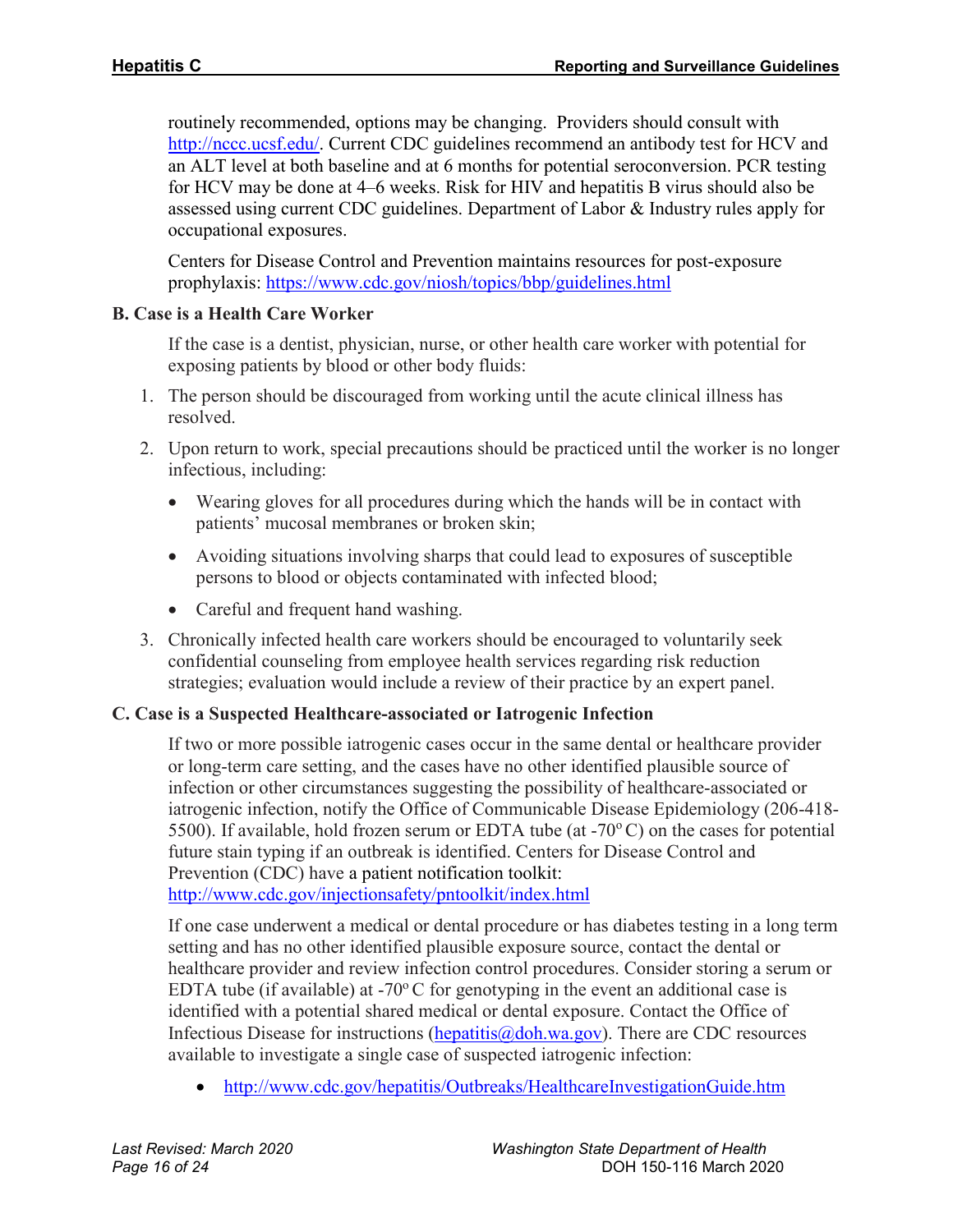- <http://www.cdc.gov/hepatitis/Outbreaks/HealthcareInvestigationCheckList.htm>
- <http://www.cdc.gov/hepatitis/Outbreaks/index.htm> (main page)

#### **D. Case Is a Recent Blood Donor or Recipient**

The blood bank should be notified so that any unused product can be recalled and other persons be tested as appropriate (e.g., other recipient or donor for case).

#### **E. Case Is Pregnant**

Inform the pregnant person that the transmission risk to a fetus during a pregnancy and delivery is about 5%. Recommend prompt hepatitis A and hepatitis B vaccines for the pregnant person if susceptible, for the newborn (hepatitis B vaccine series starting at birth and the hepatitis A series starting at age 1 year), for sexual contacts and for household members. Recommend HCV RNA testing of the infant after 2 months of age. Recommend case seek a provider for HCV treatment.

#### **F. Case Is a Perinatal Case**

Inform the birth parent that the transmission risk during a future pregnancy and delivery is about 5%. Recommend hepatitis A and hepatitis B vaccines for the parent and the infant if still susceptible (i.e. did not receive the hepatitis B vaccine series starting at birth and the hepatitis A series starting at age 1 year) and for all future babies. Educate the parents/guardians about the importance of monitoring liver health and having the child evaluated for treatment by a provider. Perinatal hepatitis C cannot be diagnosed until the child is at least 2 months of age; HCV treatment usually cannot start until at least 3 years of age.

## **7. ROUTINE PREVENTION**

#### **A. Immunization Recommendations: none**

#### **B. Routine Prevention** (Source: [http://www.cdc.gov/hepatitis/HCV/index.htm\)](http://www.cdc.gov/hepatitis/HCV/index.htm)

Provide the following information to persons at risk of infection:

- There is no vaccine to prevent hepatitis C
- If you are injecting drugs, access chemical dependency services; if you continue using, never share needles, syringes, water, cleaning material, or "works"
- Get vaccinated against hepatitis A and hepatitis B if susceptible
- Don't share personal care items that might get blood on them (e.g., razor, toothbrush)
- If you are a health care or public safety worker, always follow routine barrier precautions and safely handle needles and other sharps
- Consider the risks if you are thinking about getting a tattoo or body piercing. Make sure the shop follows proper infection control protocols.
- Hepatitis C can be spread by sex, but this is rare. Use latex barriers correctly and every time to prevent the spread of sexually transmitted diseases.
- If you are hepatitis C positive, do not donate blood, organs, or tissue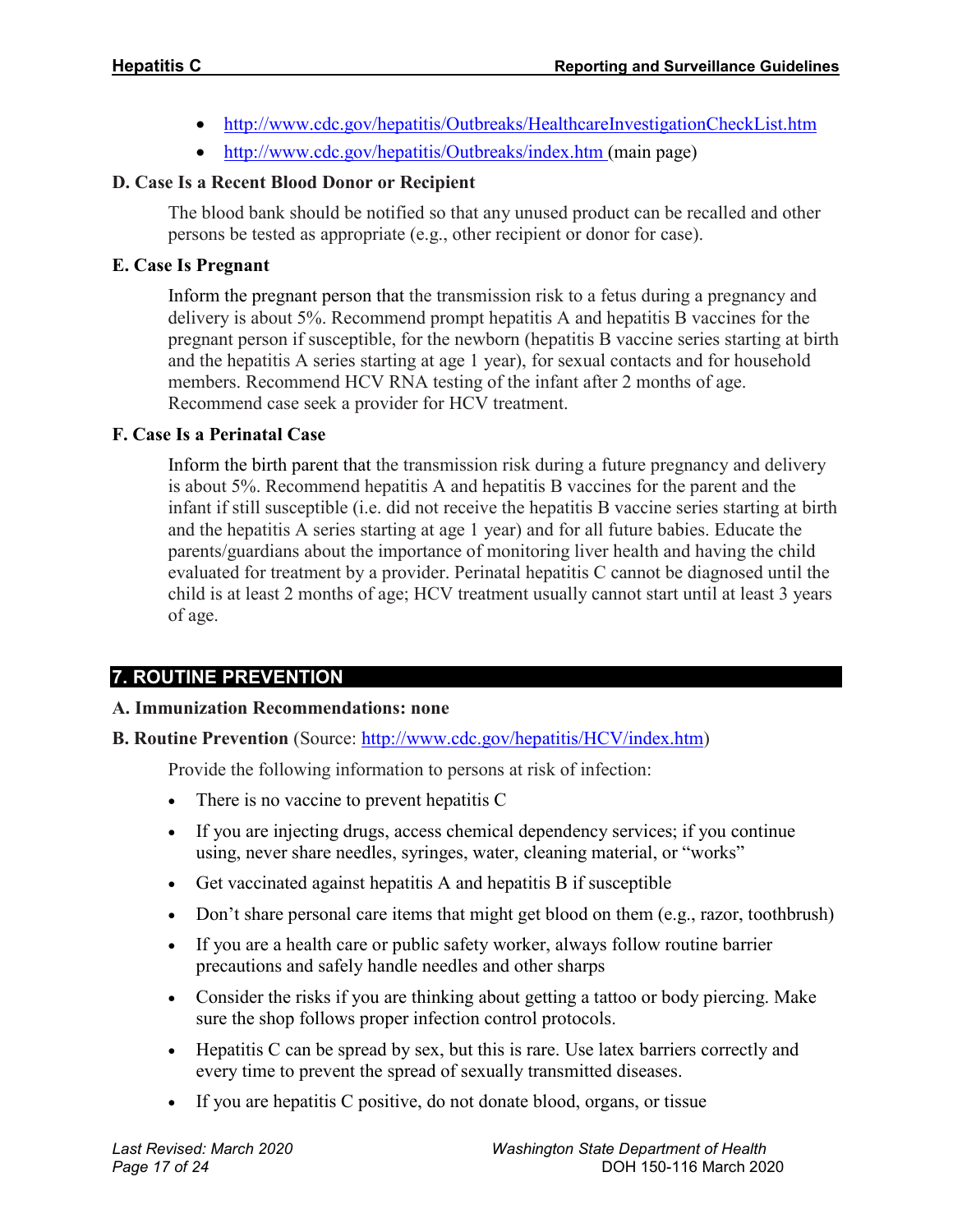#### **C. Identifying and Testing Persons at Risk for Chronic Infection**

Many persons with chronic hepatitis C infection are unaware of their infection and thus will not receive education about the disease. Advise hepatitis C testing (test once unless there are ongoing risk factors) for persons who:

- Were born from 1945 through 1965
- Currently inject illegal drugs or ever injected illegal drugs, including those who injected once or a few times many years ago
- Received a blood transfusion or organ transplant before July 1992, or were notified that they received blood or an organ from a person who later tested positive; does not apply to tissue or body fluid transplant (e.g., cornea, skin, sperm, ova)
- Received clotting factor concentrates produced before 1987
- Were ever on long-term hemodialysis
- Have HIV infection
- Were born to a hepatitis C-infected women
- Are a health care, emergency medical, or public safety workers who had exposure to HCV through needle sticks, sharps, or mucosal membranes
- Have evidence of chronic liver disease including abnormal liver function tests

Those testing positive for chronic hepatitis C should receive counseling and referral for medical follow-up:<http://www.cdc.gov/hepatitis/HCV/Management.htm>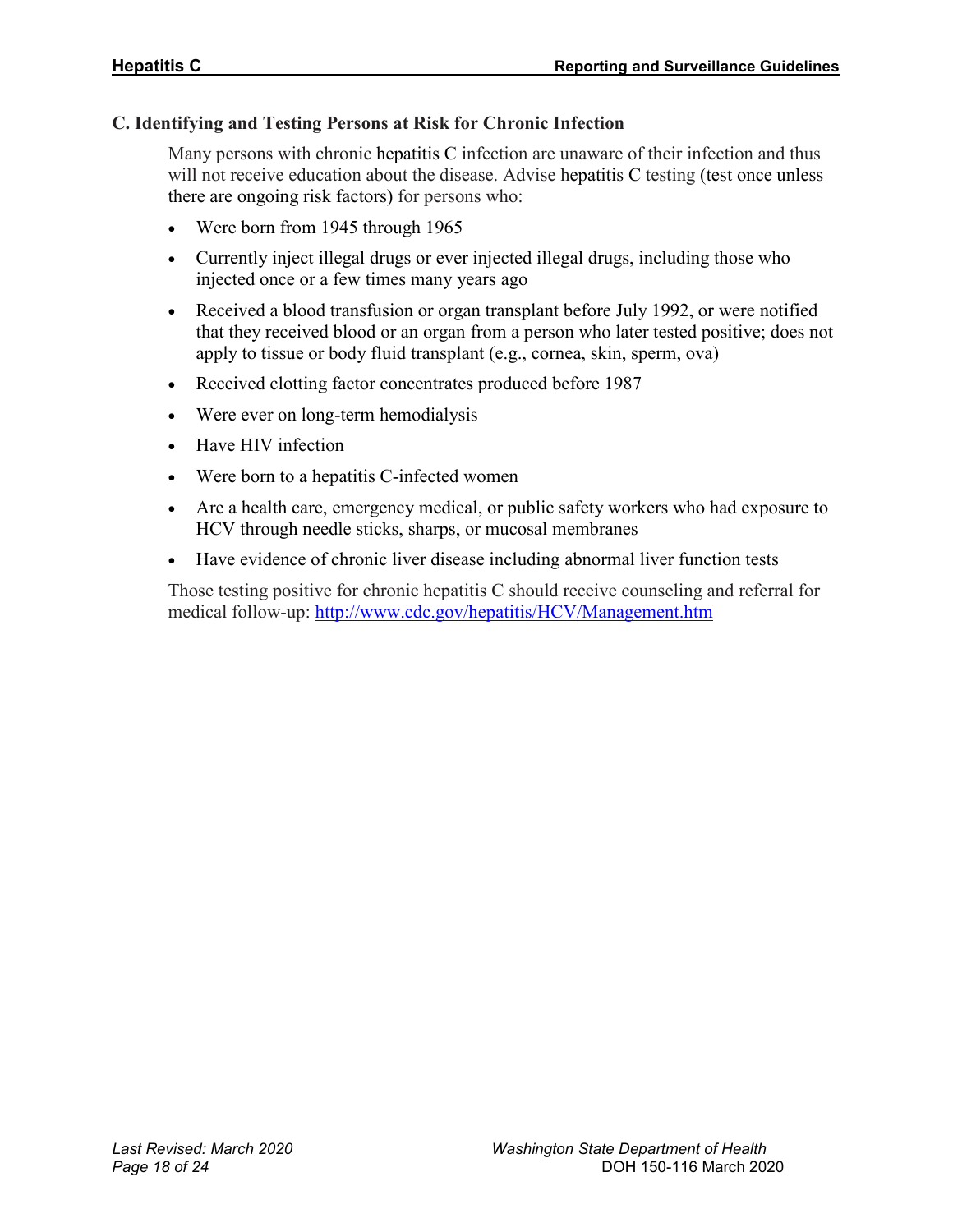## **ACKNOWLEDGEMENTS**

This document is a revision of the Washington State Guidelines for Notifiable Condition Reporting and Surveillance published in 2002 which were originally based on the Control of Communicable Diseases Manual (CCDM), 17th Edition; James Chin, Ed. APHA 2000. We would like to acknowledge the Oregon Department of Human Services for developing the format and select content of this document.

#### **UPDATES**

February 2010: CDC/CSTE case definition replaced the condition name "Hepatitis C Virus Infection (Past or Present) with "Hepatitis C, Chronic"

January 2011:

The Legal Reporting Requirements section has been revised to reflect the 2011 Notifiable Conditions Rule revision. Acute case definition updated to include dark urine as clinical criterion and genotype as laboratory criterion. Criteria were specified for prioritizing investigations of cases likely to be new diagnoses (Section 5).

February 2012: In Section 3 case definition updated with laboratory criteria including any hepatitis C virus nucleic acid testing including genotype. Documented asymptomatic seroconversion is a confirmed case.

June 2013: In Section 6 CDC resources listed for single case investigation.

May 2014: Chronic hepatitis investigations transitioned to sampling framework.

March 2016: Case definitions updated for 2016 with addition of Probable acute and Probable chronic hepatitis C. Section 6 (Controlling Further Spread) merged into Section 5.

April 2018: All hepatitis C assigned to Office of Infectious Disease, guideline updated for WDRS, perinatal hepatitis C separated.

February 2020: Updated for 2020 acute and chronic hepatitis C case definitions, updated perinatal HCV information for WDRS, updated investigation prioritization. Other minor updates to language/formatting.

To request this document in another format, call 1-800-525-0127. Deaf or hard of hearing customers, please call 711 (Washington Relay) or email civil.rights@doh.wa.gov.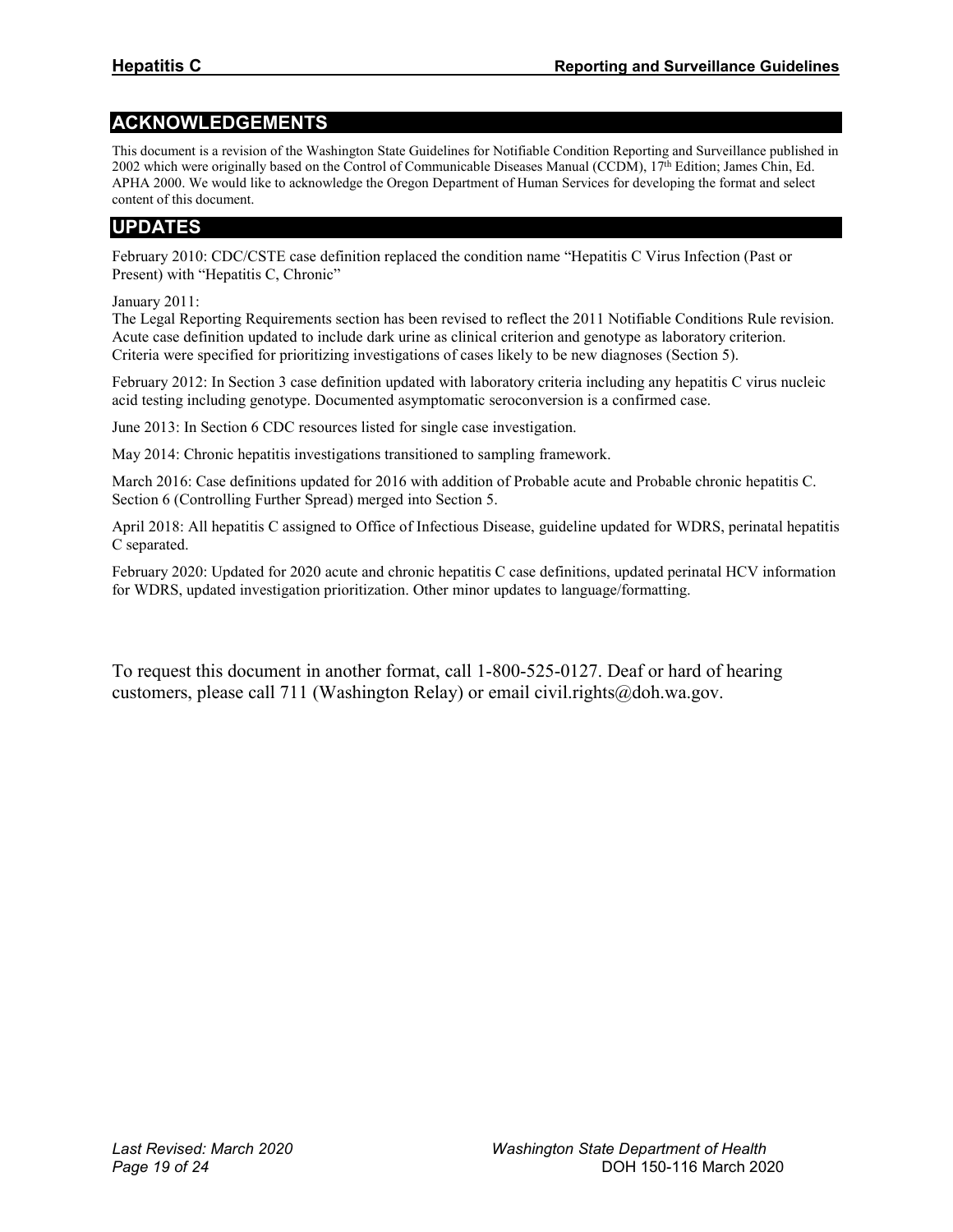## **Appendix A: SAMPLE FAX FOR POSITIVE LABORATORY REPORT**

A two-page fax form [\(https://www.doh.wa.gov/Portals/1/Documents/pubs/150-117-ReportForm-](https://www.doh.wa.gov/Portals/1/Documents/pubs/150-117-ReportForm-HepC-Positive.pdf)[HepC-Positive.pdf\)](https://www.doh.wa.gov/Portals/1/Documents/pubs/150-117-ReportForm-HepC-Positive.pdf) can be sent to the healthcare provider who requested the hepatitis C test which was reported as positive. See the next page for an example cover letter to the healthcare provider. It can be customized to the local health jurisdiction. A preview of the form can be found on the pages after the example cover letter.

The form is used for new cases. Prioritize cases likely to be acute, cases born in 1992 or later, children under 3 years, and pregnant persons. Request a Word version of the form from Office of Infectious Disease (360-236-3455) if a customized version is desired for the jurisdiction (e.g., to include the jurisdiction's logo and fax number).

If needed, write the return fax number for the local health jurisdiction above the patient information block. Using the positive laboratory report, fill in the patient name, age or birthdate if known, and test result and date. Fax the form to the healthcare provider indicated on the laboratory report.

Included on the first page of the form are questions about reasons for testing that will indicate if the case is acute (i.e., 1 - jaundice OR total bilirubin  $\geq 3.0$  OR ALT > 200 AND absence of more likely diagnosis than acute HCV, OR 2 - documented test conversion in past year), chronic or perinatal. There is also a field to indicate the healthcare provider's assessment of acute, chronic or perinatal status. An interview will be needed for an acute hepatitis C case or for the chronic hepatitis long form.

The second page of the form is optional and reviews the current case definitions for hepatitis C.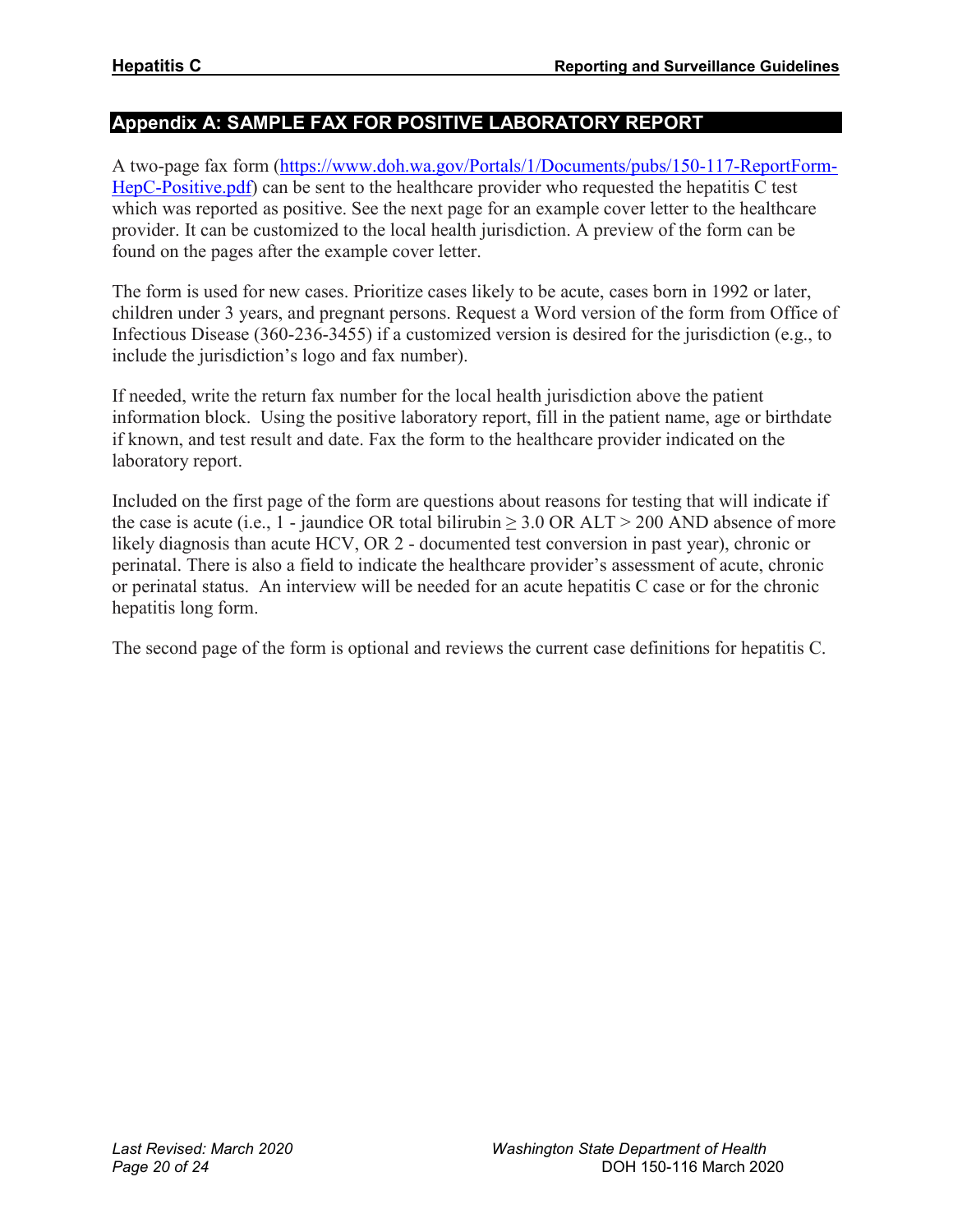## **LHJ LOGO**

To healthcare providers:

We received a positive laboratory report of a positive test for hepatitis C. Acute, chronic, and perinatal hepatitis are notifiable conditions in Washington State.

Please call our office at ###-###-#### if the case was already reported.

If the case has not been previously reported, please complete the form provided and fax it to our office at ###-###-####. Be sure to indicate if the case is acute, chronic, perinatal, or uncertain.

A person newly diagnosed with hepatitis C should be educated:

- Do not drink alcohol and check with a healthcare provider about all medications including non-prescription medication
- Avoid transmission by cleaning up blood-contaminated material
- Cover cuts and skin lesions
- Do not share blood testing equipment, razors, toothbrushes, or nail clippers
- Do not share needles, syringes, or drug works. Active drug users should be directed to needle exchange programs and drug rehabilitation services
- Use barriers methods correctly every time they have sex
- Do not donate blood, plasma, tissues, organs or semen
- Notify healthcare and dental care personnel of their hepatitis C status
- Get vaccinated against hepatitis A and hepatitis B, if susceptible
- Advise susceptible close contact to get hepatitis B vaccine

Thank you.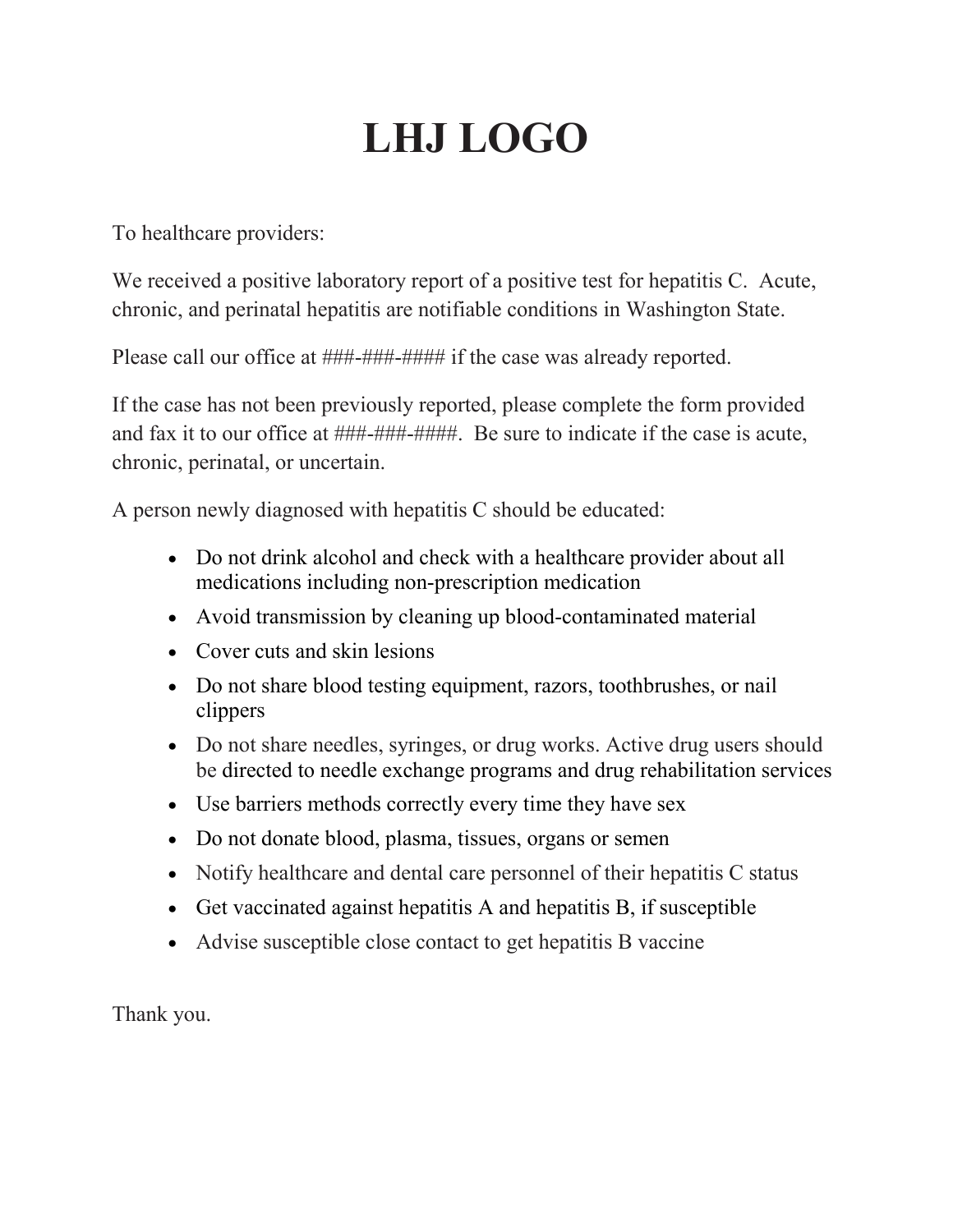| County:<br>Maskington State Department of<br>$\blacktriangleright$ Health<br>LHJ Use<br>LHJ Classification<br><b>Hepatitis C - Positive</b><br><b>Laboratory Report</b>                                                                                                                                                                                                                                                                                                                                                                       | ID Reported to DOH Date ///<br>$\square$ Confirmed<br>□ Probable<br>LHJ notification date: _______________                                                                                                                                                                                                                                                                                                                                                                                                                                                                                                                                                                                                     |  |  |  |  |
|-----------------------------------------------------------------------------------------------------------------------------------------------------------------------------------------------------------------------------------------------------------------------------------------------------------------------------------------------------------------------------------------------------------------------------------------------------------------------------------------------------------------------------------------------|----------------------------------------------------------------------------------------------------------------------------------------------------------------------------------------------------------------------------------------------------------------------------------------------------------------------------------------------------------------------------------------------------------------------------------------------------------------------------------------------------------------------------------------------------------------------------------------------------------------------------------------------------------------------------------------------------------------|--|--|--|--|
| The patient in the attached laboratory report had a positive test for hepatitis C. If the case has not been previously reported from your<br>office, please complete the form below and fax to: _                                                                                                                                                                                                                                                                                                                                             |                                                                                                                                                                                                                                                                                                                                                                                                                                                                                                                                                                                                                                                                                                                |  |  |  |  |
| PATIENT INFORMATION                                                                                                                                                                                                                                                                                                                                                                                                                                                                                                                           |                                                                                                                                                                                                                                                                                                                                                                                                                                                                                                                                                                                                                                                                                                                |  |  |  |  |
|                                                                                                                                                                                                                                                                                                                                                                                                                                                                                                                                               | Birth date / / Age                                                                                                                                                                                                                                                                                                                                                                                                                                                                                                                                                                                                                                                                                             |  |  |  |  |
|                                                                                                                                                                                                                                                                                                                                                                                                                                                                                                                                               | Homeless                                                                                                                                                                                                                                                                                                                                                                                                                                                                                                                                                                                                                                                                                                       |  |  |  |  |
|                                                                                                                                                                                                                                                                                                                                                                                                                                                                                                                                               | Gender FF TM TO ther TUnk                                                                                                                                                                                                                                                                                                                                                                                                                                                                                                                                                                                                                                                                                      |  |  |  |  |
|                                                                                                                                                                                                                                                                                                                                                                                                                                                                                                                                               | Ethnicity   Hispanic or Latino<br>□ Not Hispanic Of Latino □ Unk                                                                                                                                                                                                                                                                                                                                                                                                                                                                                                                                                                                                                                               |  |  |  |  |
| Alt. contact D Parent/guardian D Spouse D Other Name: _________________                                                                                                                                                                                                                                                                                                                                                                                                                                                                       | Race (check all that apply)                                                                                                                                                                                                                                                                                                                                                                                                                                                                                                                                                                                                                                                                                    |  |  |  |  |
|                                                                                                                                                                                                                                                                                                                                                                                                                                                                                                                                               | Amer Ind/AK Native   Asian                                                                                                                                                                                                                                                                                                                                                                                                                                                                                                                                                                                                                                                                                     |  |  |  |  |
| Occupation/grade and a state of the control of the control of the control of the control of the control of the                                                                                                                                                                                                                                                                                                                                                                                                                                | Native HI/other PI<br>Black/Afr Amer                                                                                                                                                                                                                                                                                                                                                                                                                                                                                                                                                                                                                                                                           |  |  |  |  |
|                                                                                                                                                                                                                                                                                                                                                                                                                                                                                                                                               | □ White<br>Other _______________<br>□ Unk                                                                                                                                                                                                                                                                                                                                                                                                                                                                                                                                                                                                                                                                      |  |  |  |  |
| <b>CLINICAL INFORMATION</b>                                                                                                                                                                                                                                                                                                                                                                                                                                                                                                                   |                                                                                                                                                                                                                                                                                                                                                                                                                                                                                                                                                                                                                                                                                                                |  |  |  |  |
| This report is: Acute hepatitis C Achronic hepatitis C Achronic Aperinatal hepatitis C Achronic determine                                                                                                                                                                                                                                                                                                                                                                                                                                     |                                                                                                                                                                                                                                                                                                                                                                                                                                                                                                                                                                                                                                                                                                                |  |  |  |  |
| Reason for current testing (check all that apply): [ Acute hepatitis symptoms: vomiting, diarrhea, abd. pain, anorexia, nausea, fever<br>□ Asymptomatic with risk factors □ Prenatal □ Asymptomatic, no risk □ Elevated liver enzymes<br>□ Jaundice<br>□ Born 1945-1965<br>$\Box$ Follow-up for previous test<br>□ Blood/organ donor □ Unk<br>$\square$ Other:                                                                                                                                                                                |                                                                                                                                                                                                                                                                                                                                                                                                                                                                                                                                                                                                                                                                                                                |  |  |  |  |
| □ Onset date is estimated<br>Onset date: / /<br>Known risk factors [Acute: within 6 months; Chronic/perinatal:                                                                                                                                                                                                                                                                                                                                                                                                                                | Diagnosis date: ___/___/___<br>Illness duration: _____ days<br>$P = Positive$<br>NT = Not Tested<br>Laboratory                                                                                                                                                                                                                                                                                                                                                                                                                                                                                                                                                                                                 |  |  |  |  |
| lifetimel                                                                                                                                                                                                                                                                                                                                                                                                                                                                                                                                     | $N = Negative$   = Indeterminate                                                                                                                                                                                                                                                                                                                                                                                                                                                                                                                                                                                                                                                                               |  |  |  |  |
| Y N Unk<br>□□□□ Clotting factor (year: ______)<br>□□□ Blood products (year: ______)<br>8 8 8<br>Organ transplant (year: ______)<br>□□□ Hemodialysis<br>In job with potential blood or body fluid exposure<br>8 8 8<br>8 8 8<br>Tattoo<br>8 8 8<br>Body piercing (except ears)<br>8 8 8<br>Acupuncture<br>□□□ New or risk sexual partner<br>□□□ Perinatal transmission<br>□□□□ Close contact with HCV case (type:<br>8 8 8<br>Injection drug use<br><b>000</b><br>Incarceration<br>$\Box$ $\Box$ $\Box$ Other: $\_\_$<br>□ □ □ No risk factors | PNNTI<br>Antibody to hepatitis C virus (anti-HCV)<br>88 8 8<br>Signal to cut-off ratio<br>Specimen collection date $\frac{1}{2}$<br>Test laboratory __________________<br>O O O HCV RNA quantitative<br>Units ___________<br>Specimen collection date ///<br>Test laboratory <b>contracts</b><br>$\square \square \square \square$ HCV RNA qualitative<br>Specimen collection date ___ /___ /____<br>Test laboratory _____________<br>$\Box$ $\Box$ $\Box$ $\Box$ $\Box$ HCV genotype $\Box$<br>Specimen collection date 11<br>Test laboratory<br>$\Box$ $\Upsilon$ $\Box$ $N$ $\Box$ Unk Hepatitis C antibody negative results<br>followed by positive result collected within 12 months<br>(test conversion) |  |  |  |  |
| Y N Unk<br>□□□□ Pregnant If yes, EDD: / / / _. Hospital: ____<br>□□□□ Diabetes If yes, diagnosis date: _/ / __<br>□□□ Ever had liver biopsy<br>□□ □ Healthcare provider-diagnosed cirrhosis<br>□□□□ Ever diagnosed with liver cancer<br>T T T Patient has health insurance If Y check all that apply:<br>■ Medicare ■ Medicaid ■ VA / Military<br>□ Employer □ Individual<br>□□□ Recommended to receive treatment for hepatitis C                                                                                                             | Other tests<br>(If >1 test in past 3 months, report peak; else give most recent).<br>$\Box$ $\lor$ $\Box$ $\Box$ Unk Serum aminotransferase (SGOT [AST] or<br>SGPT [ALT] elevated above normal for lab<br>ALT (SGPT) Actual value: __________<br>Date $1/$<br>AST (SGOT) Actual value: ___________<br>Date / /<br>□ Y □ N □ Unk Total bilirubin ≥ 3.0 mg/dL Actual value: ___                                                                                                                                                                                                                                                                                                                                  |  |  |  |  |
| □□□ Received treatment □ Discontinued □ Completed<br>Date $/$ $/$                                                                                                                                                                                                                                                                                                                                                                                                                                                                             |                                                                                                                                                                                                                                                                                                                                                                                                                                                                                                                                                                                                                                                                                                                |  |  |  |  |
|                                                                                                                                                                                                                                                                                                                                                                                                                                                                                                                                               | Investigation complete date ___/___/___<br>Record complete date / /                                                                                                                                                                                                                                                                                                                                                                                                                                                                                                                                                                                                                                            |  |  |  |  |

 $Y = Yes, N = No, Unk = Unknown$ 

DOH 210-032 February 2020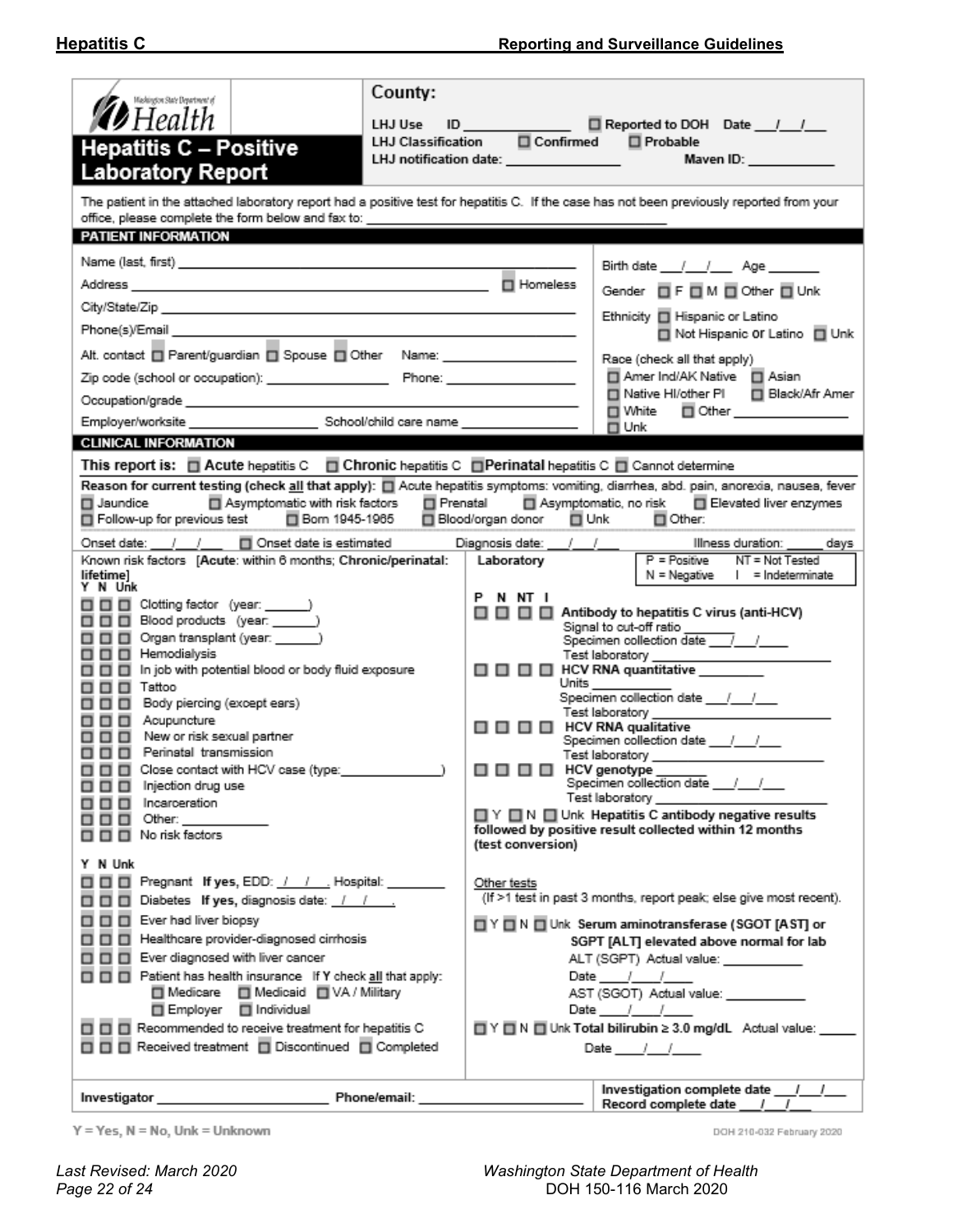Washington State Department of Health

#### 2020 Case Definitions for Hepatitis C Infection

For cases  $> 36$  months of age\*

#### **Clinical Criteria**

One or more of the following:

- · Jaundice, OR
- Peak elevated total bilirubin levels ≥ 3.0 mg/dL, OR  $\bullet$
- Peak elevated serum alanine aminotransferase (ALT) levels >200 IU/L,

#### AND

The absence of a more likely diagnosis than acute hepatitis C (which may include evidence of acute liver disease due to other causes or advanced liver disease due to pre-existing chronic Hepatitis C virus (HCV) infection or other causes, such as alcohol exposure, other viral hepatitis, hemochromatosis, etc.)

#### Laboratory Criteria

Confirmatory laboratory evidence:

- . A positive hepatitis C virus detection test: Nucleic acid test (NAT) for HCV RNA positive (including qualitative, quantitative, or genotype testing), OR
- A positive test indicating presence of hepatitis C viral antigen(s) (HCV antigen)

#### Presumptive laboratory evidence:

• A positive test for antibodies to hepatitis C virus (anti-HCV)

#### **Case Classification**

Acute, confirmed. A case that meets clinical criteria and has confirmatory laboratory evidence OR a documented negative HCV antibody followed within 12 months by a positive HCV antibody test (anti-HCV test conversion) in the absence of a more likely diagnosis, OR a documented negative HCV antibody followed within 12 months by a positive hepatitis C virus detection test (test conversion) in the absence of a more likely diagnosis OR a documented negative hepatitis C virus detection test (in someone without a prior diagnosis of HCV infection) followed within 12 months by a positive hepatitis C virus detection test (HCV RNA test conversion) in the absence of a more likely diagnosis.

Acute, probable. A case that meets clinical criteria and has presumptive laboratory evidence, AND does not have a hepatitis C virus detection test reported, AND has no documentation of anti-HCV or HCV RNA test conversion within 12 months.

#### Chronic, confirmed

A case that does not meet clinical criteria or has no report of clinical criteria AND does not have test conversion within 12 months or has no report of test conversion AND has a positive HCV NAT or HCV antigen test

#### Chronic, probable

A case that does not meet clinical criteria or has no report of clinical criteria AND does not have test conversion within 12 months or has no report of test conversion AND has a positive anti-HCV antibody test, but no report of a positive HCV NAT or positive HCV antigen test §

\* Cases between 2 and 36 months of age should be reported as perinatal cases, unless known to be infected nonperinatally. Test results in infants < 2 months old should not be used for classification.

§ When an individual's lab history indicates presence of antibodies, but all virus detection tests are negative (i.e. a person has only negative HCV RNA (NAT) result(s) and one or more positive antibody results):

if the negative RNA test was done 3 months or less from their first positive antibody, with no other information to indicate that the person is a case, then the individual should not be reported as a Probable chronic hepatitis C case

To request this document in another format, call 1-800-525-0127. Deaf or hard of hearing customers, please call 711 (Washington Relay) or email civil.rights@doh.wa.gov.